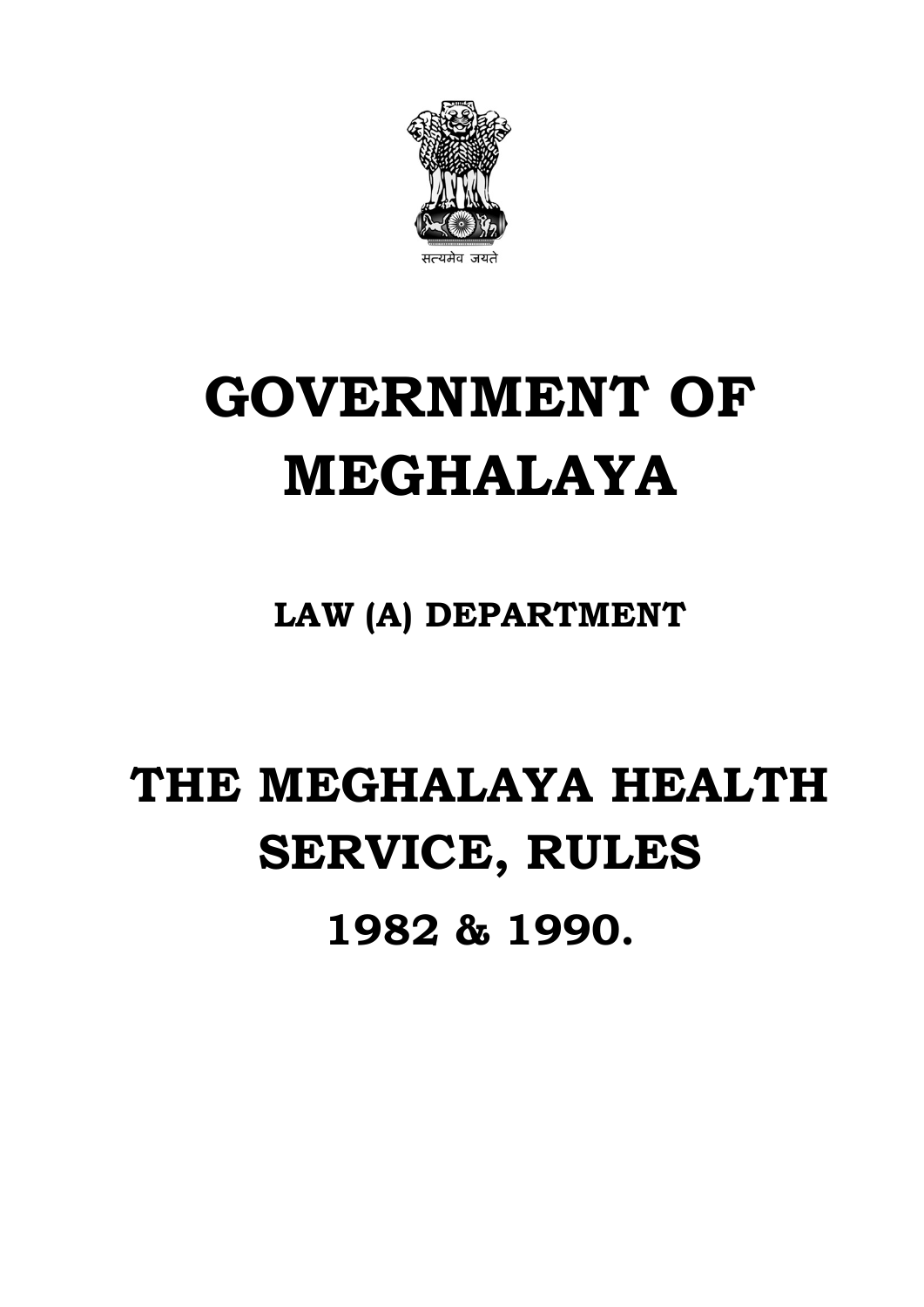# **MEGHALAYA HEALTH SERV ICE RULES , 1982**

 **Notification No. Health 184/76/89.-** In exercise of the powers conferred under the proviso to Art, 309 of the Constitution of India, the Governor of Meghalaya is pleased to make the following rules to regulate the appointment and other conditions of service of the members of the Meghalaya Health Service.

**1. Title and commencement.**- (1) These rules may be called the Meghalaya Health Service Rules, 1982.

 (2) They shall come into force from the date of notification in the official Gazette.

**2. Definitions.-** In these rules unless there is anything repugnant to the subject context –

- *(a) 'Appointing Authority'* means the Governor of Meghalaya.
- *(b) 'Committee'* means the Departmental Promotion Committee constituted under Rule 8.
- *(c) 'Commission'* means the Meghalaya Public Service Commission.
- *(d) 'Constitution'* means the Constitution of India.
- *(e) 'Government'* means then Government of Meghalaya.
- *(f) 'Governor'* means the Governor of Meghalaya.
- *(g) 'Member of the Service'* means a Member of the Meghalaya Health Service.
- *(h) 'Schedule'* means a schedule appointed to these rules.
- or State Legislature of India and includes any other Universities *(i)* � *'University'* means the University established by an Act of the Central recognized by the Indian Medical Council subject to such limitations or conditions as may be deemed necessary.
- *(j) 'Service'* means the Meghalaya Health Service.
- *(k) 'Year'* means a calendar year.

3. Constitution of the service and status of the members.- (1) The service shall consist of the following persons, namely:

> Meghalaya in accordance with the provisions of Section 64 (1) of the *(a)* Members of the Assam Health Service who are allocated to the State of North Eastern Areas (Re-organisation) Act, 1971.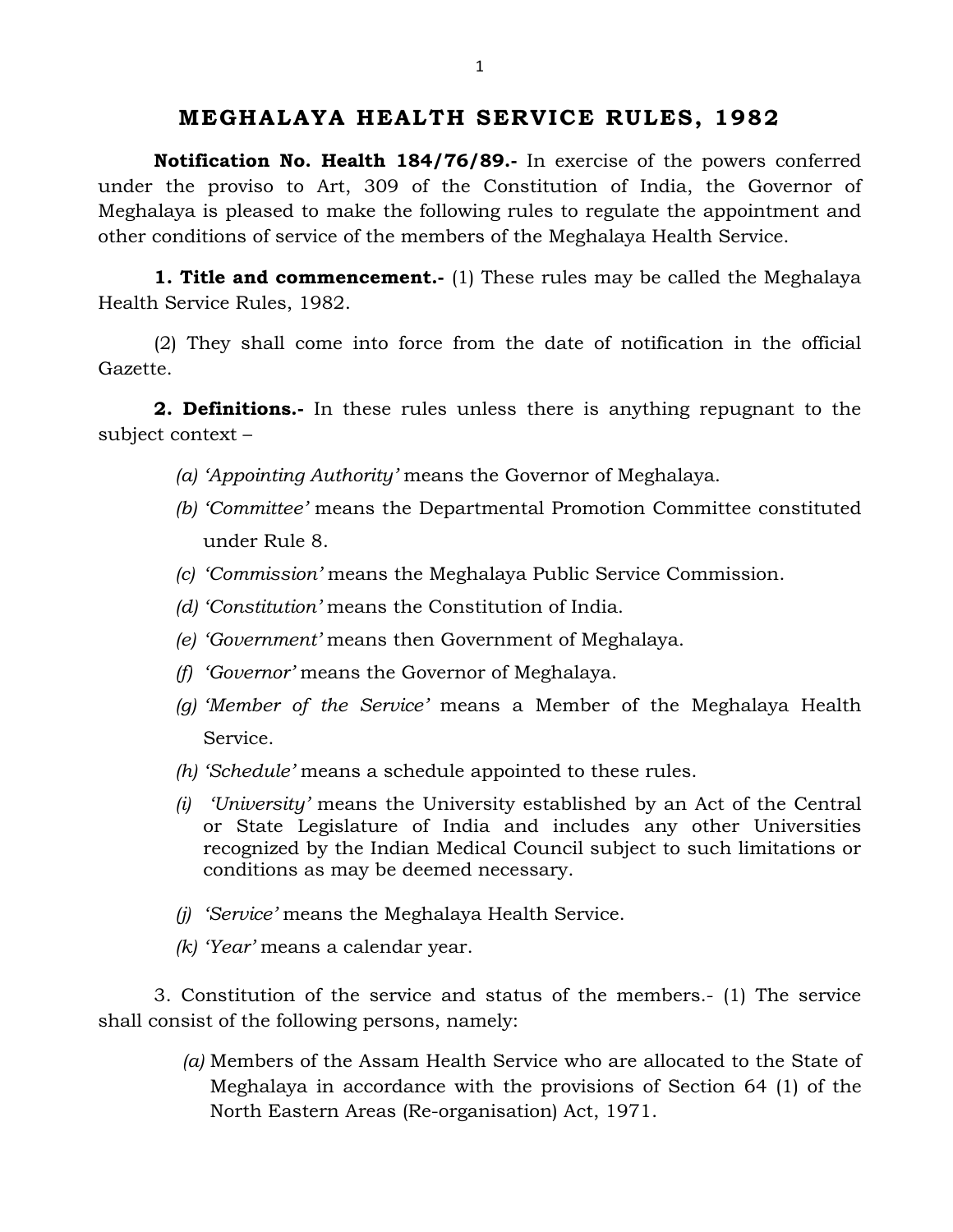- *(b)* Persons appointed to different posts in the service by the Government of Meghalaya on the recommendation of the Assam Public Service Commission prior to 21st January, 1972.
- *(c)* Persons appointed to different posts in the service on the recommendation of the Meghalaya Public Service Commission before the commencement of the rules.
- *(d)* Persons appointed to the service in accordance with the provisions of the rules.
- Governments or Central Government and who have been brought on deputation on or before 1st December, 1975 and who have been *(e)* Persons serving in connection with the affairs of other State permanently absorbed under the Government of Meghalaya before the commencement of these rules.

 and posts in the Grade II and above shall be of Class I Officers and those holding posts in the Grade III shall be of Class II Officers. 3. *Status of the members of the service.-* All service shall comprise of grades

4. **Composition of the service.- (1)** The service shall comprise of grades and posts as listed in Scheduled I.

 (2) Each of the categories of posts a listed in Scheduled I shall form and independent grade. Members of the lower grade shall have no claim for appointment to any of the higher grade except in accordance with the provisions made in the these rules.

**5. Strength of service.-** (1) The strength and composition on each grade of the service shall be such as may be determined by the Governor from time to time.

(2) At the commencement of these rules the strength in each grade of the service shall be as shown in Schedule I.

 III of the service shall be made by direct recruitment conducted by the Meghalaya **6. Appointment and promotions.-** (1) Appointment to any post in the Grade Public Service Commission.

 (2) Appointment to any post in the Grade II and Grade I of the service shall be made by promotion from among the members belonging respectively to grade II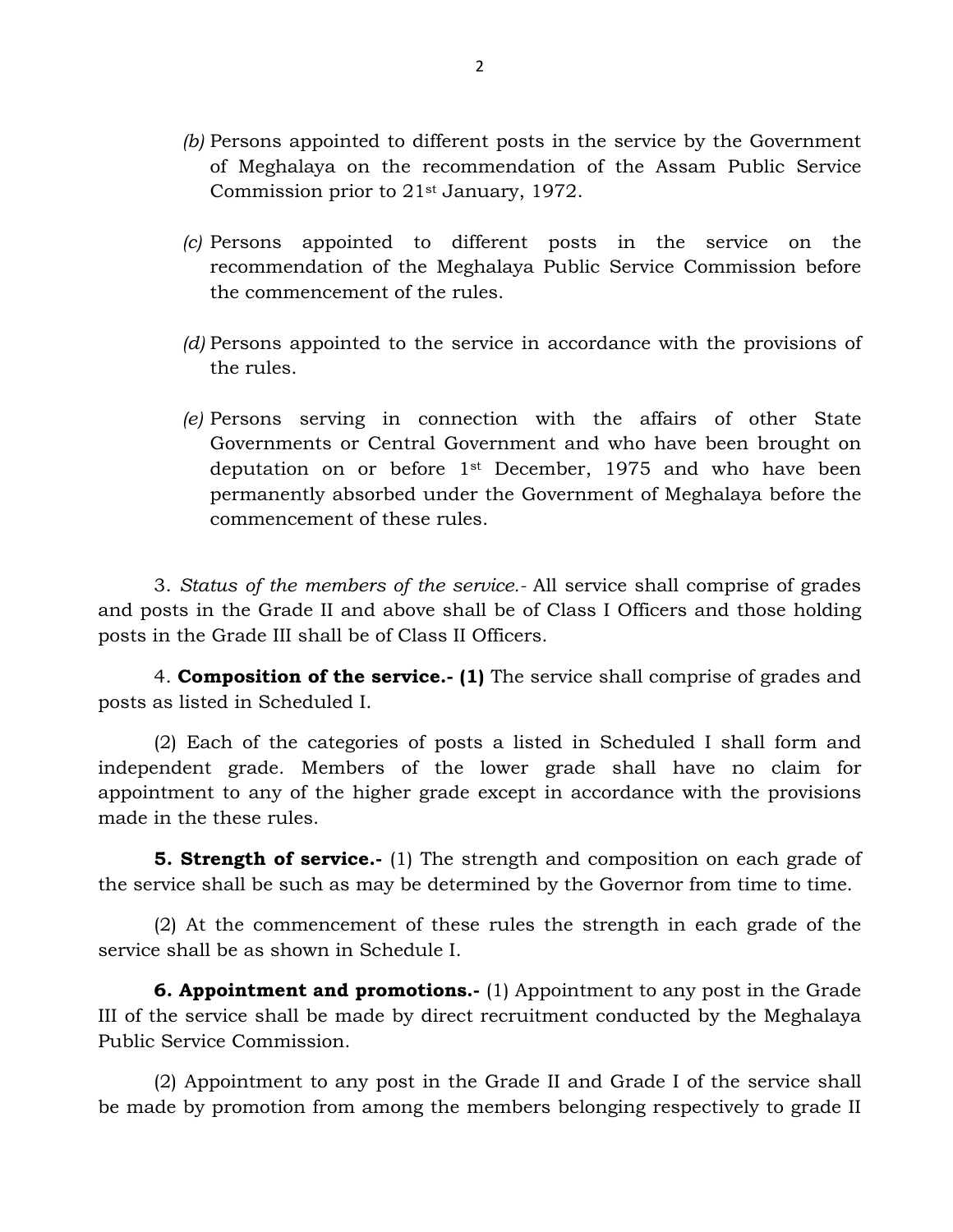and Grade II and included in the select list approved under sub-Rule (4) of Rule 10;

 Provided that for the post of Specialist, Post-graduate degree/diploma preference over those who do not possess requisite qualification and experience holders and training/experience in the line as prescribed in Schedule II will get notwithstanding their seniority.

 promotion from amongst the members holding the next lower posts in that grade and those belonging to the Grade I and included in the select list approved under (3) Appointment to any post in the senior grade of the service shall made by sub-Rule (4) of Rule 10.

 Provided that no member shall be eligible for consideration for promotion under sub-Rr. (2) and (3) unless that he has completed not less than three years of continuous service in that grade and possess the qualifications specified in Scheduled II;

 Provided further that the Governor may, for good and sufficient reasons to be recorded in writing, relax the requirement of this rule in the cases of the members of the service borne in the Grade II for promotion to post of Specialists in the Grade II;

 for such promotion the Government may refer the matter to the Commission for Provided still further that if the Committee cannot recommend any members recommending names for appointment by direct recruitment.

 appointment to any of the posts in any grade of the service may also in exceptional cases, be made by absorption of tribal employees of other State Government or Central Government who have been brought on deputation to the Government of Meghalaya on or before 31st December, 1975 and have been serving continuously under the Government of Meghalaya till date they are considered for such absorption. (4) Notwithstanding anything contained in sub-Rr. (1) and (2) above

**7. Direct recruitment.-** (1) Direct recruitment shall be made in accordance with the procedures hereinafter provided.

 should possess the qualifications experience and other conditions as specified for (2) A candidate for direct recruitment to any of the posts of the service Schedule II.

 (3) The Governor, in consultation with the Commission from time to time may make appointment to the service by direct recruitment.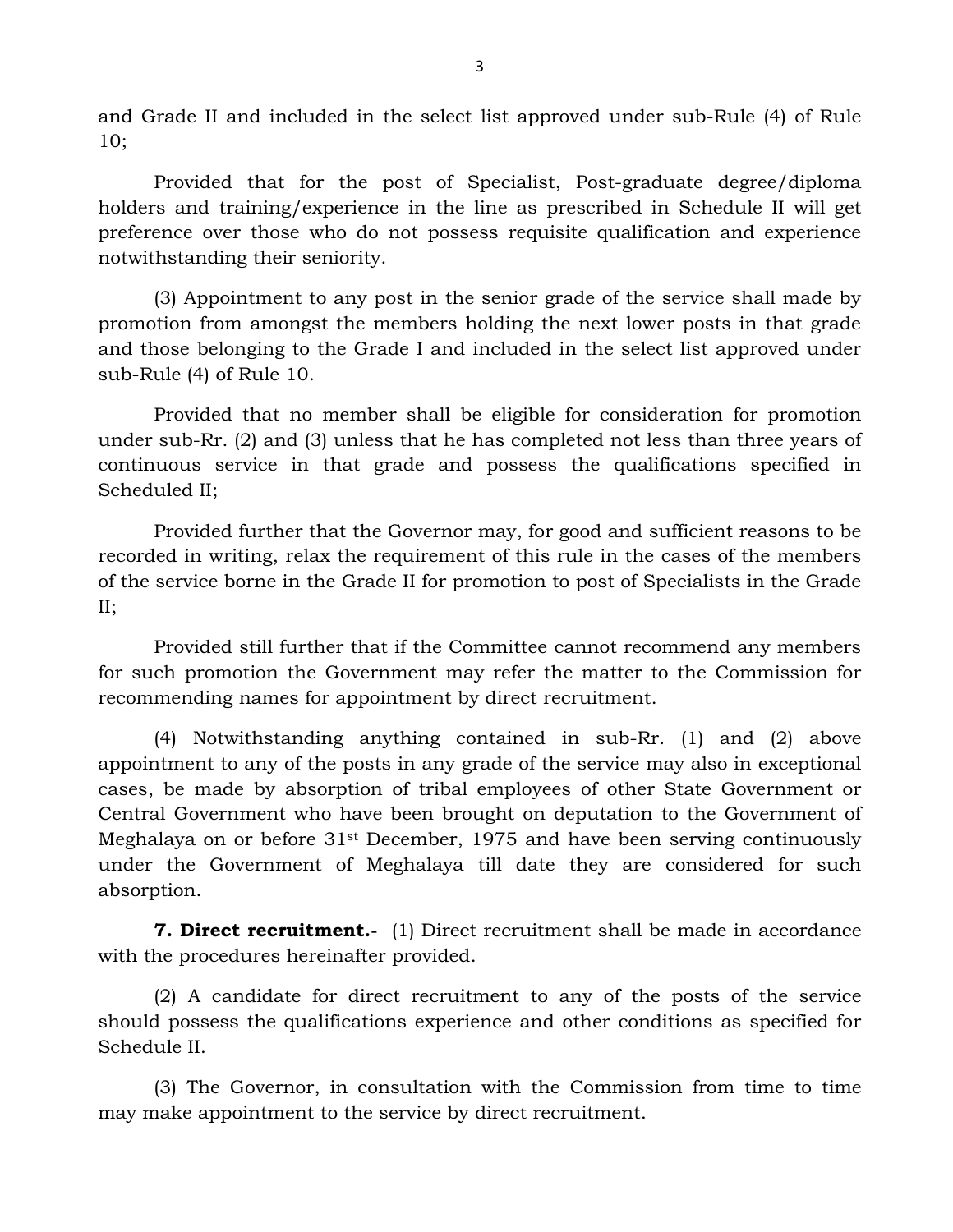(4) On the number of vacancies to be filled, up there shall be reservation in favour of candidates belonging to Scheduled caste and scheduled Tribes to the extent and subject to the conditions as the Government may, from time to time prescribe.

 qualified in order of merit in accordance with the general suitability of the candidate for appointment to the service. The list shall be forwarded to the (5) The Commission shall prepare a list of all the candidate who have Government.

 appointment unless the Governor is satisfied after such enquiry as may be (6) The inclusion of candidate's name in the list confers no right to considered necessary that the candidate is suitable in all respect for appointment to the service.

**8. The Departmental Promotion Committee.-** (1) For the purpose of promotion to any grade in the service there shall be Department Promotion Committee consisting of the following members namely:

*Chairman –* 

*(a)* The Chief Secretary to the Government of Meghalaya.

 *Member – Secretary -*

*(b)* The Special Secretary/Secretary in the Health and Family Welfare Department.

Member-

- *(c)* The special Secretary/Secretary in the Personal Department.
- *(d)* The Special/Secretary in the Finance Department.
- *(e)* The Director of Health Services, Meghalaya.

(2) If necessary, the Government may co-opt in expert as member of the Committee.

**9. Occurrence of vacancy.**- (1) At beginning of each year the Government each grade (excepting Grade III) of the services during that year and to enable the Committee to prepare the select lists for promotion to those grades furnish it with shall refer to the Committee the approximate number of vacancies likely to occur in the following documents namely:

 *(a)* for vacancies in the Grade I or Grade II, a list of members respectively Grade II or Grade III of the service drawn up in the order of seniority.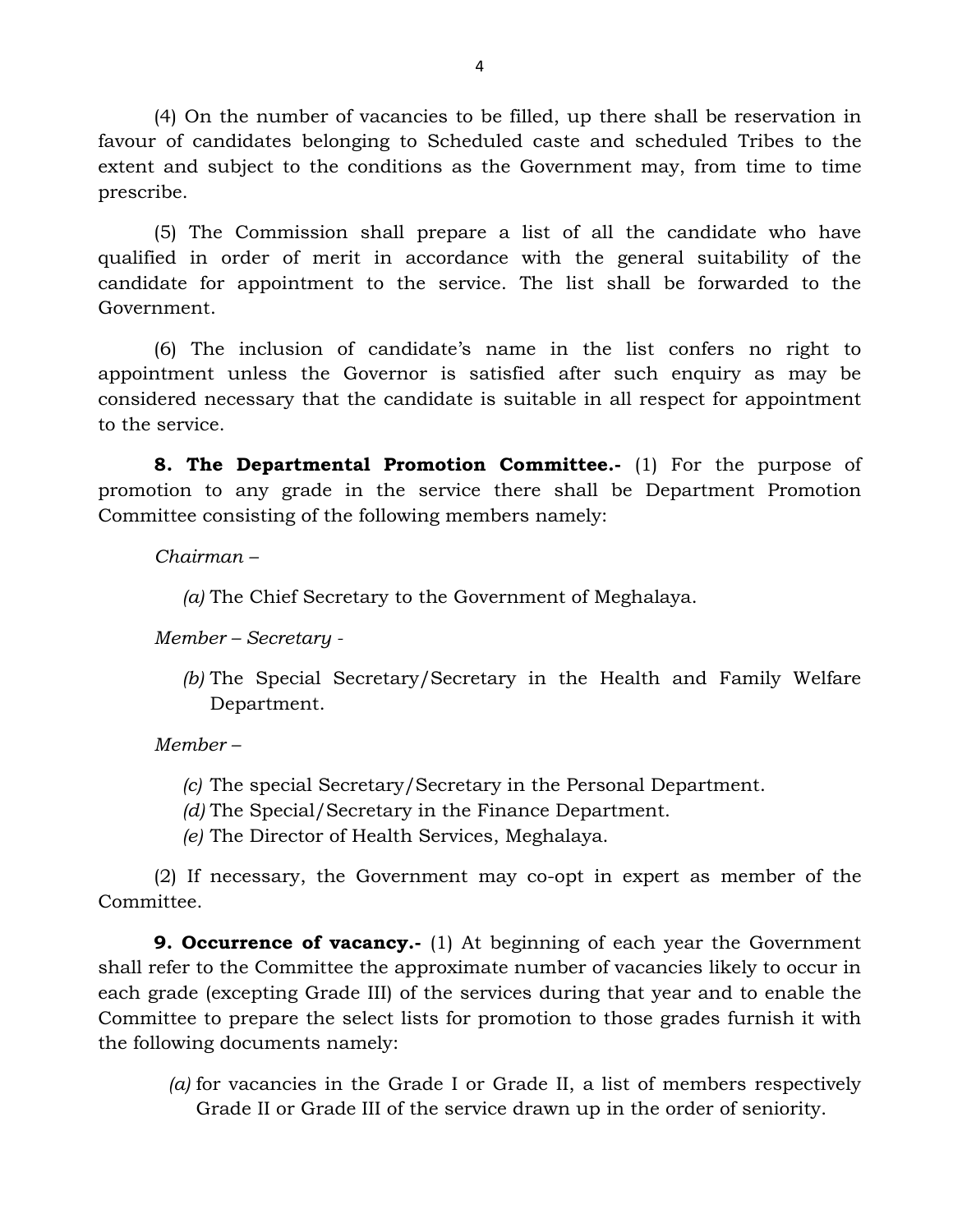- *(b)* for any vacancy in the senior grade, a list of members holding lower posts in that grade and also of those belonging to Grade I of the service drawn up in the order off their seniority;
- *(c)* the Character Rolls and Service Records of such members; and
- *(d)* any other documents and information as may be considered necessary by the Government or required by the Committee.

(2) The names to be furnished under Rule (1) shall, as far as possible, be approximately five times the number of vacancies likely to occur.

(3) The Committee after examining the Character Rolls, Service Records and the other documents in respect of all such persons shall prepare a select list based on individual merit and suitability with due regard to seniority to seniority.

 preference for promotion. In every case where a junior member is select in (4) The names of the persons in the select lists shall be placed in the order of preference to his seniors the Committee shall record in writing the reasons for doing so.

 the select lists prepared under Rule 9 to the Commission along with the Character Rolls, Service Records and other relevant documents in respect of each person in **10. Constitution with the Commission.-** (1) The Governor shall forward the lists.

 (2) The Commission shall consider the lists and documents referred to in sub-Rule (1) and such other documents as it may call for, and unless it considered that any change is necessary, approve the select lists.

 after taking into account the comments, if any, of the Governor, may approve the (3) If the Commission considers it necessary to make changes in the select list as received from the Governor it shall inform him of the changes proposed and said lists finally with or without modifications as may, in its opinion of proper.

 (4) The lists as approved by the Commission either under sub-Rule (2) or sub-Rule (3) shall be the final select lists for the purpose of promotion under these rules.

**11. Validity of select list.**- (1) The select lists shall ordinarily be in force until it is reviewed or revised;

 Provided that in the event of any grave lapse in the conduct or performance of duties on the part of any person in the select list, the Governor may, if he thinks fit, remove the name of such person from the select lists in consultation with the Commission.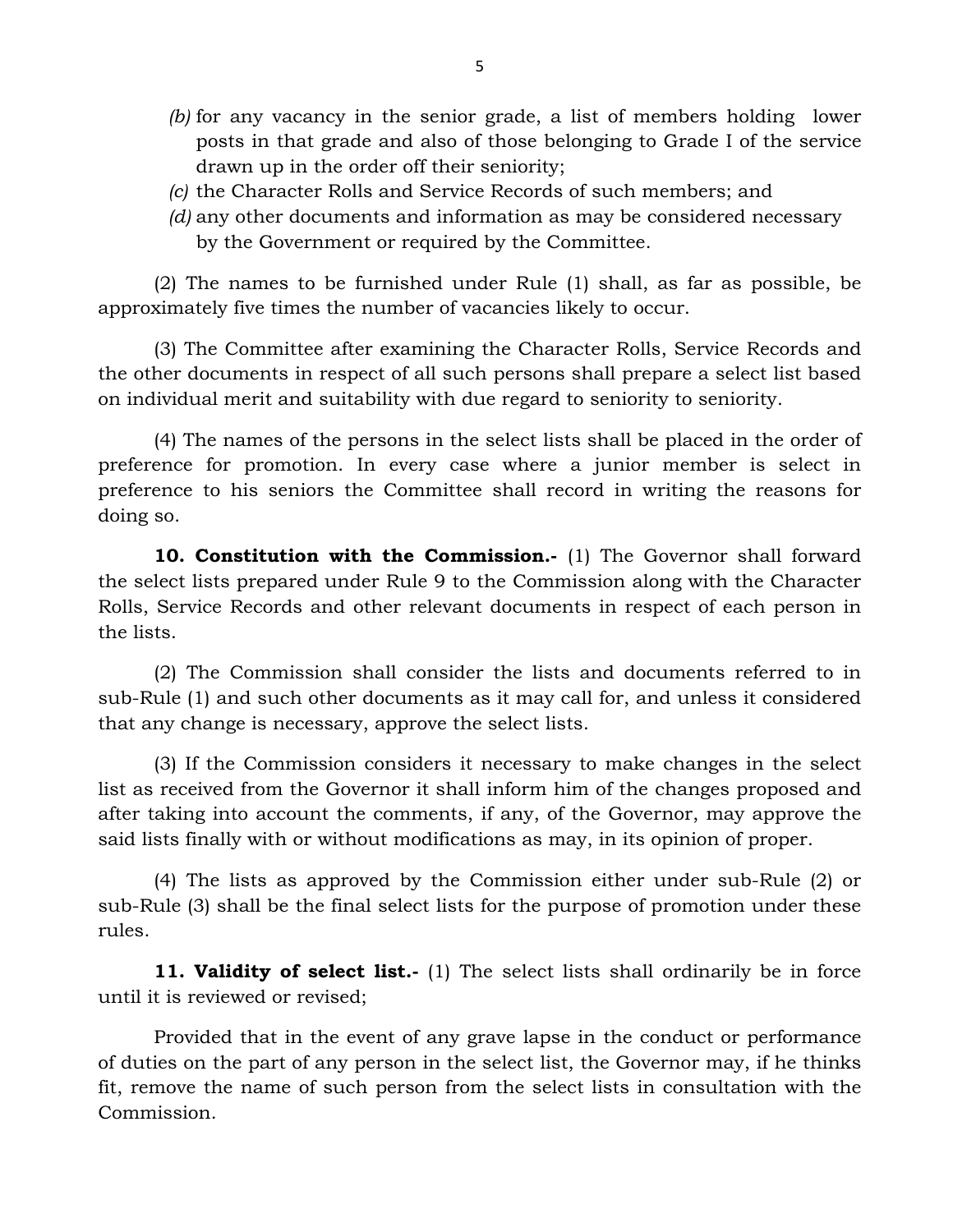(2) The Committee shall meet once a year to review the select lists.

 recruitment or by promotion, to any post in the service shall be made by the **12. Appointment to the service.-** (1) Appointment whether by direct Governor and shall be published in the official Gazette.

 (2) A person shall join with 15 days from the date of receipt of the order appointment failing which, and unless the Governor extends the period which shall not in any case exceed months, the appointment shall be cancelled.

 (3) Subject to the provisions of sub-Rr. (4) and (6) of Rule 7 and the proviso to sub-Rule (1) of Rule 11, appointment shall be made from time to time in the order the names of the candidates appear in the lists referred to in sub-Rule (5) Rule 7 and sub-Rule (4) of Rule 10.

 **13. Training.-** A member of the services be required to undergo such training and pass such departmental examinations as may be prescribed from time to time.

**14. Discharge or reversion.-** A temporary or officiating member shall be liable to be discharged or reverted to a lower post in the service if-

- *(a)* he falls to make profitable use of the opportunity given during any training or to render satisfactory service Government; or
- *(b)* it is found on subsequent verification that he was initially not qualified for appointment in the service or that he had furnished any false or incorrect information with regard to his appointment.

 members who belonged originally to and appointed by the Government of Assam before 21st January, 1972 and who were allocated or may be allocated to the State of Meghalaya in accordance with the provisions of Section 64 (1) of the North **15. Seniority.-** (1) The *inter se* seniority in any grade of the service of the Easter Areas (Re-organisation) Act, 1971 in the respective grade shall be as it was in the corresponding grade under the Government of Assam prior to their allocation to the State of Meghalaya.

 (2) Notwithstanding anything contained in sub-Rule (1) the *inter se* seniority between 2nd April, 1970 and 20th January, 1972 (both days inclusive), *vis-à-vis*  in any grade of the service of persons appointed by the Government of Meghalaya on the recommendation of the Assam Public Service Commission during the period those appointed by the Government of Assam under the same recommendation shall be determined according to the dates the persons joined the posts.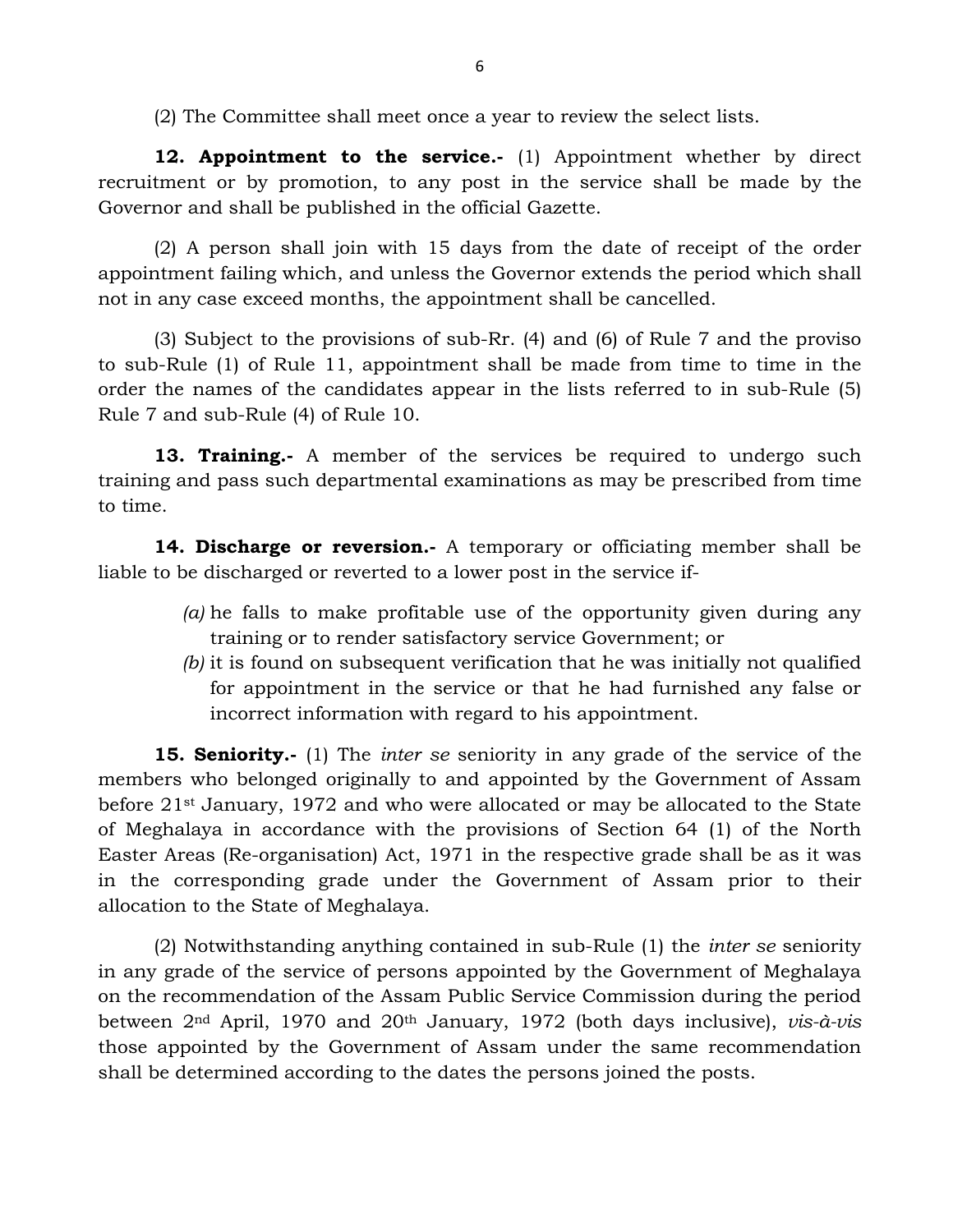or by promotion on or after 21st January, 1972 shall be in the order their names appear in the list prepared by the Commission under sub-Rule (5) of Rule 7 in the Commission for the purpose of such appointment and such appointment and such members shall be junior to the members mentioned in sub-rules (1) and (2) in (3) The *inter se* seniority of members appointed either by direct recruitment Select List approved under Rule 10 or any other list recommended by the respective grades.

 (4) The seniority in any grade of the persons brought from the Central commencement of these rules shall be determined with effect from the date such persons started serving continuously in that grade as a deputationist and will rank junior to the junior-most person in position in that particular grade at the Government or from any other State Government on deputation and sub-sequently absorbed permanently under the Government of Meghalaya before or after the particular time:

 Provided that the *inter se* seniority of the officers brought from the Central Government or from other Governments on deputation amongst themselves shall be as it was under those Governments.

(5) In any grade a member of the service appointed by promotion shall be senior to a member appointed by direct recruitment where both the appointment fall in the same year.

 (6) If the confirmation of any member of the service in any grade is delayed on account of his failure qualify for such confirmation he shall lose his seniority *vis-à-vis* such of his junior who have been confirmed earlier than him. His original position shall, however, be restored on his confirmation subsequently.

16. Probation and confirmation. Subject to availability of a permanent rules shall be placed, according to seniority, on probation for a period of two years post in any grade a member appointed on or after the commencement of these before he is confirmed in that post:

 Provided that the period of probation may, for good and sufficient reasons be extended by the Governor for any further period not exceeding two years;

 placed on probation for want of a permanent post and in the case of any other member appointed or promoted before the commencement of these rules any Provided further in the case of any member of the service who could not be period during which he has been continuously officiating in a post falling in the same grade may, having regard to his performance in such post, be counted towards the period of probation.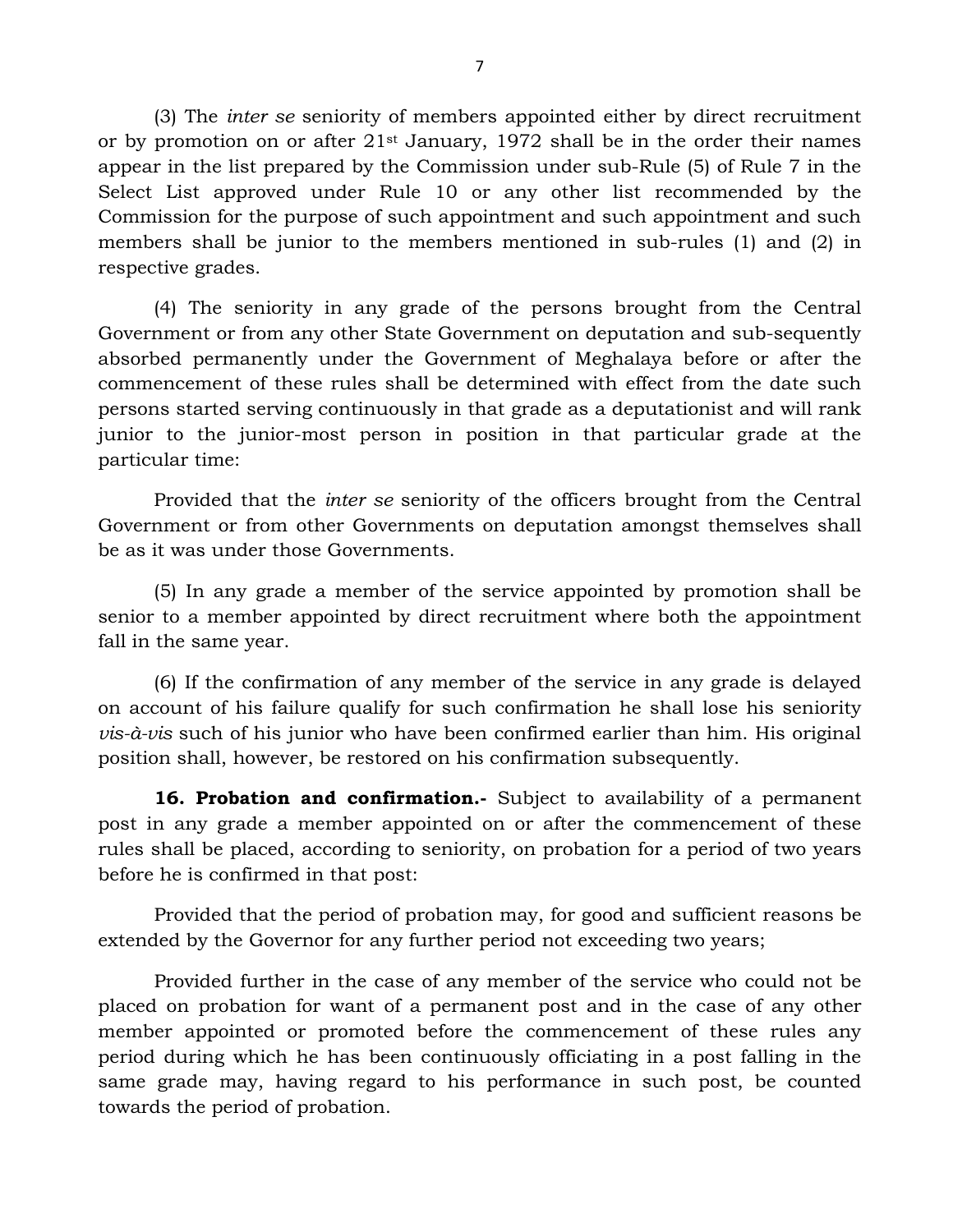**17. Gradation list.-** There shall be prepared and published every year a gradation list consisting of the names of all members of the service grade-wise and drawn up in the order of seniority, and particulars relating to date of birth and appointment and such other details relevant to the service career shall also be indicated against each name.

**18. Time scale of pay.**- The time scale of pay admissible to the members of the service shall be as shown in the Schedule III subject to revision by the Government from time to time.

 on first appointment the initial pay of any member of the service shall be fixed at **19. Fixation of initial pay in the time scale.-** (1) Except as otherwise admissible under the Fundamental Rules or under special order of the Government the minimum of the time scale.

 (2) The pay of the members of the service absorbed from other States or Central Government shall be fixed in the respective scales of pay under normal rules unless the Government otherwise direct.

 **20. Increment.-** The first increment admissible to a member in the time the date of his/her joining the service and the date of subsequent increments shall scale of pay in the respective grade shall acrrue on the expiry of 1 (one) year from be regulated in accordance with the date exiting rules/orders in force.

 governed by the general rules and orders made by the Government from time to **21. Other conditions of service.-** All matters relating to allowances, increments, leave, pension, discipline and other conditions of service shall be time.

 **22. Power of the Governor to dispense with or relax any rules.-** Where causes undue hardship it may in any particular se dispense with or relax the the Governor is satisfied that the operation of any of the provisions of these rules requirement of the rules to such extent and subject to such conditions as it may consider necessary for dealing with the case in a just and equitable manner.

 Provided that the case of any person shall not be dealt with in any manner less favourable than that provided under these rules.

 these rules the decision of the Government in the Health and Family Welfare **23. Interpretation.-** If any question arises relating to the interpretation of Department shall be final.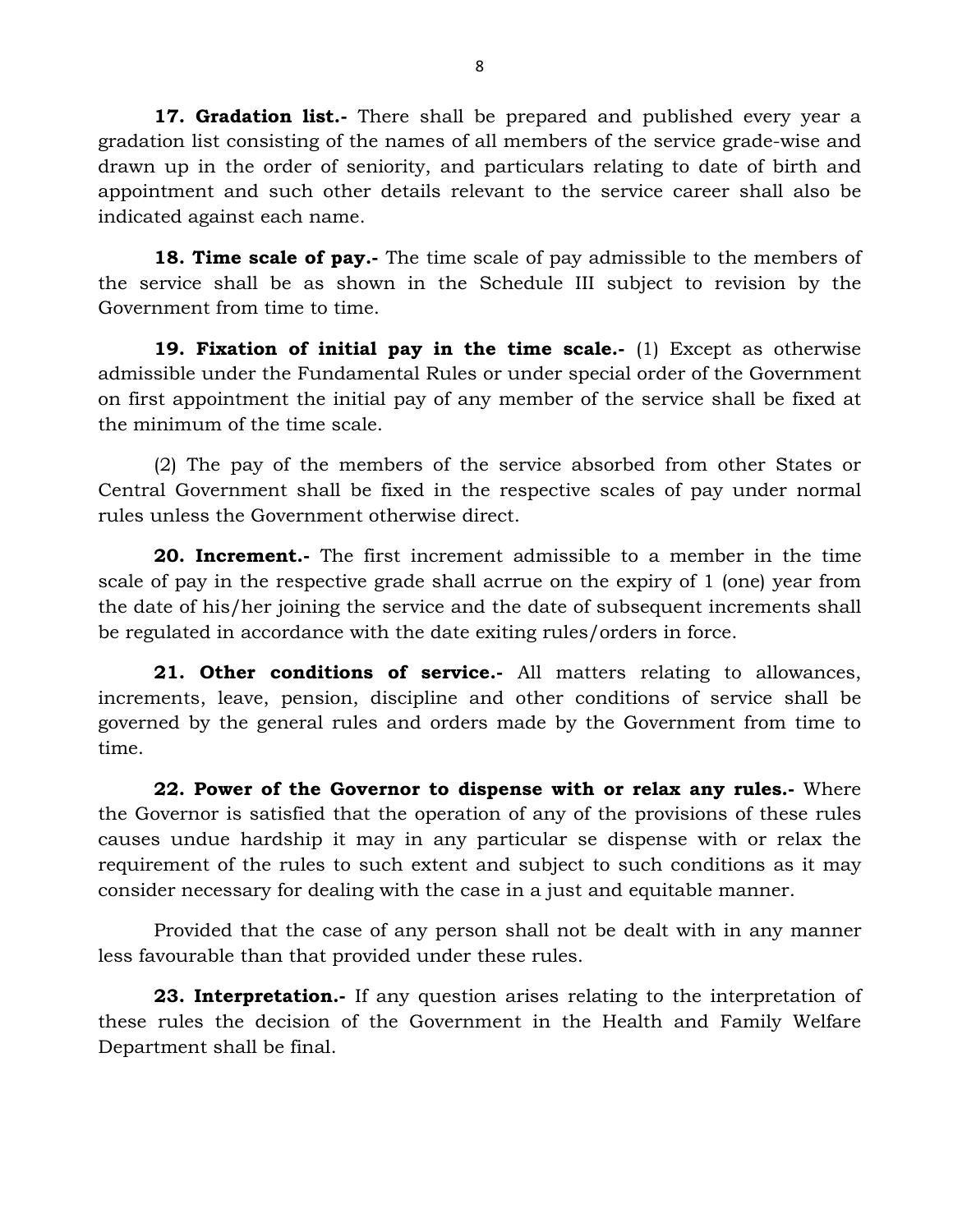**24. Repeal and savings.-** All rules, orders or Notification corresponding to and in force immediately before commencement of these rules are hereby repealed:

 Provided that all orders made or action taken under the rules, orders or Notifications so repealed or any action pursuant thereto shall be deemed to have been validly made or taken under the corresponding provisions of these rules.

#### **SCHEDULE I**

# **Composition and strength of the Service** [Rules 4 (1) and 5 (2)]

| 1. | Senior Grade Post<br>Director of Health Service                  | No. of posts      |
|----|------------------------------------------------------------------|-------------------|
|    | Director of Pasteur Institute                                    | 1                 |
|    | <b>Additional Director of Health Services</b>                    | 1.                |
|    | Joint Director of Health Services/Consultant                     | 3                 |
|    |                                                                  | 6                 |
| 2. | Grade I<br>Deputy director of Health Services/Senior Specialists | No. of posts<br>8 |
|    | Deputy Directory of Pasteur Institute                            | 1                 |
|    | District Medical and Health Officers                             | 5                 |
|    | Additional District Medical and Health Officers                  | 4                 |
|    | Superintendent of Hospitals                                      | 3                 |
|    | Additional Superintendent of Hospital                            | 1                 |
|    | Principal, Regional Family Welfare Training Centre               | 1.                |
|    |                                                                  | 23                |
| 3. | Grade II<br>Sub-divisional Medical and Health Officers.          | No. of Post<br>5  |
|    | Specialists (General-cum-Plastic Surgery)                        | 1                 |
|    | Specialists (Surgery)                                            | 3                 |
|    | Specialists (Medicine)                                           | 4                 |
|    | Specialists (Obstetrics and Gynaecology)                         | 5                 |
|    | Specialists (Ophthalmology)                                      | $\overline{2}$    |
|    | Specialist (Radiology)                                           | 1                 |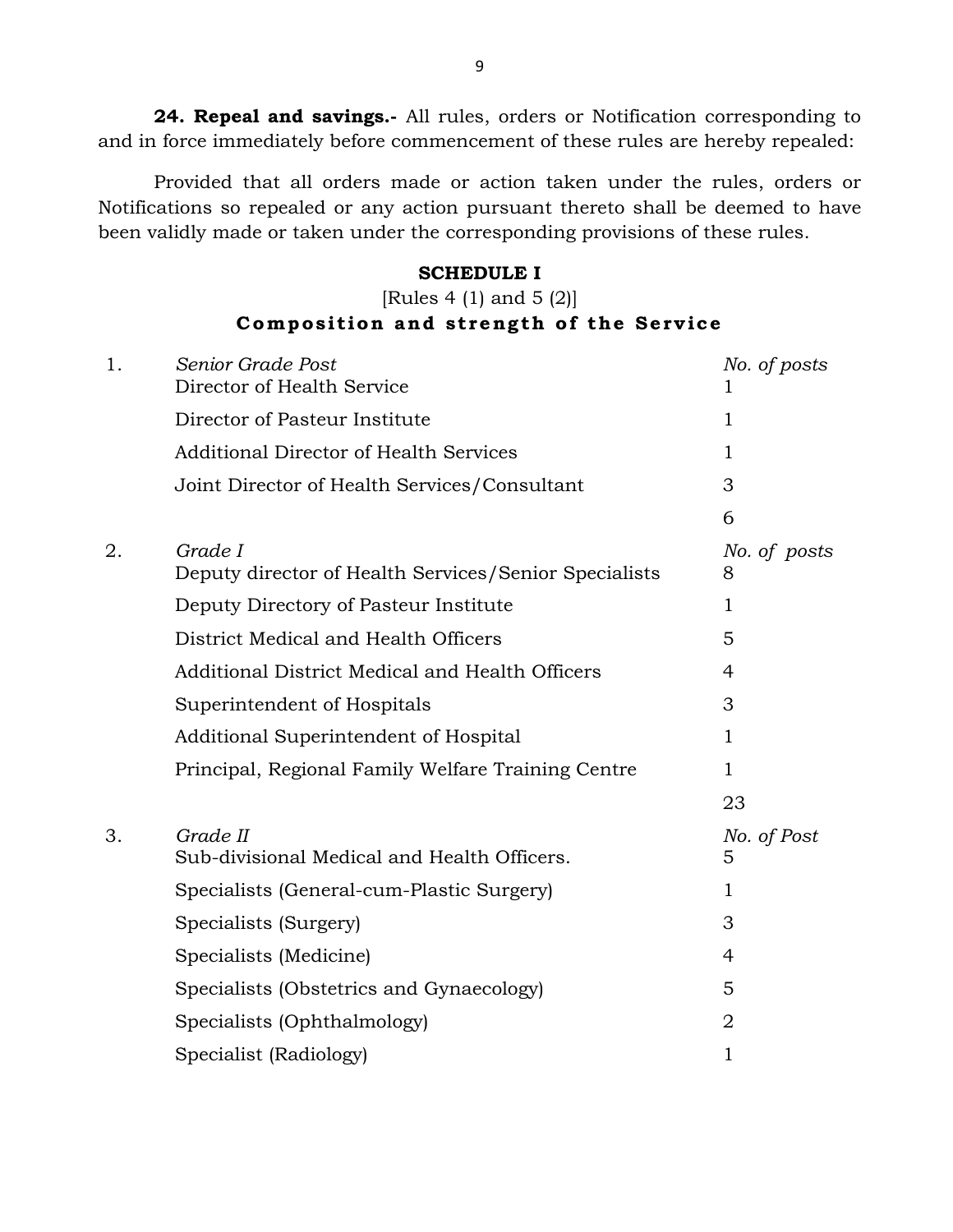| $3. -$ | Grade II                                     | No. of Post |
|--------|----------------------------------------------|-------------|
|        | Specialists (Psychiatry)                     |             |
|        | Specialists (E.N.T.)                         | 1           |
|        | Specialists (Pathology)                      | 1           |
|        | Zonal Leprosy Officer                        | 1           |
|        | Medical Lecturer-cum-Demonstrator            | 1           |
|        | District Tuberculosis Officers               | 1           |
|        | Assistant Director of Pasteur Institute      | 1           |
|        |                                              | 28          |
| 4.     | Grade III                                    |             |
|        | Medical and Health Officers -                | 182         |
| $5. -$ | Total                                        | 239         |
| $6. -$ | Leave Reserve at 5 percent of 5 above.       | 12          |
| $7. -$ | Training Reserve at 5 percent of 5 above.    | 24          |
| $8. -$ | Deputation Reserve at 2.5 percent of 5 above | 24          |
| $9. -$ | Total authorized strength                    | 281         |

## **SCHEDULE II**

| <b>Serial</b><br>No. | Post<br>held                        | Qualification                                                                        | Lower age<br>limit | Upper<br>age limit | <b>Experience</b>                                                                                                                                                                                                          | Preference,<br>research works                                                                                                      |
|----------------------|-------------------------------------|--------------------------------------------------------------------------------------|--------------------|--------------------|----------------------------------------------------------------------------------------------------------------------------------------------------------------------------------------------------------------------------|------------------------------------------------------------------------------------------------------------------------------------|
|                      |                                     |                                                                                      |                    |                    |                                                                                                                                                                                                                            | and papers.                                                                                                                        |
| 1.                   | Director of<br>Health<br>Service.   | Post-Graduate<br>Degree                                                              | 40 years           | 50 years           | years'<br>16<br>At<br>least<br>practical<br>and<br>administrative<br>experience<br>in<br>large<br>health programme and<br>hospital administration<br>and in the field of<br>public<br>health<br>organisation.              | Preference<br>to<br>candidates with<br>original research<br>wroks<br>and<br>papers credited<br>to and published<br>in their names. |
| 2.                   | Director of<br>Pasteur<br>Institute | Post-Graduate<br>Degree<br>in<br>Pathology<br>or<br>Bacteriology or<br>Microbiology. | Do                 | Do                 | - 12<br>Atleast<br>years'<br>standing experience in<br>the profession<br>with<br>extensive practical and<br>administrative<br>experience in the field<br>Medical Research,<br>Medical Education or<br>Health Organisation. | Do                                                                                                                                 |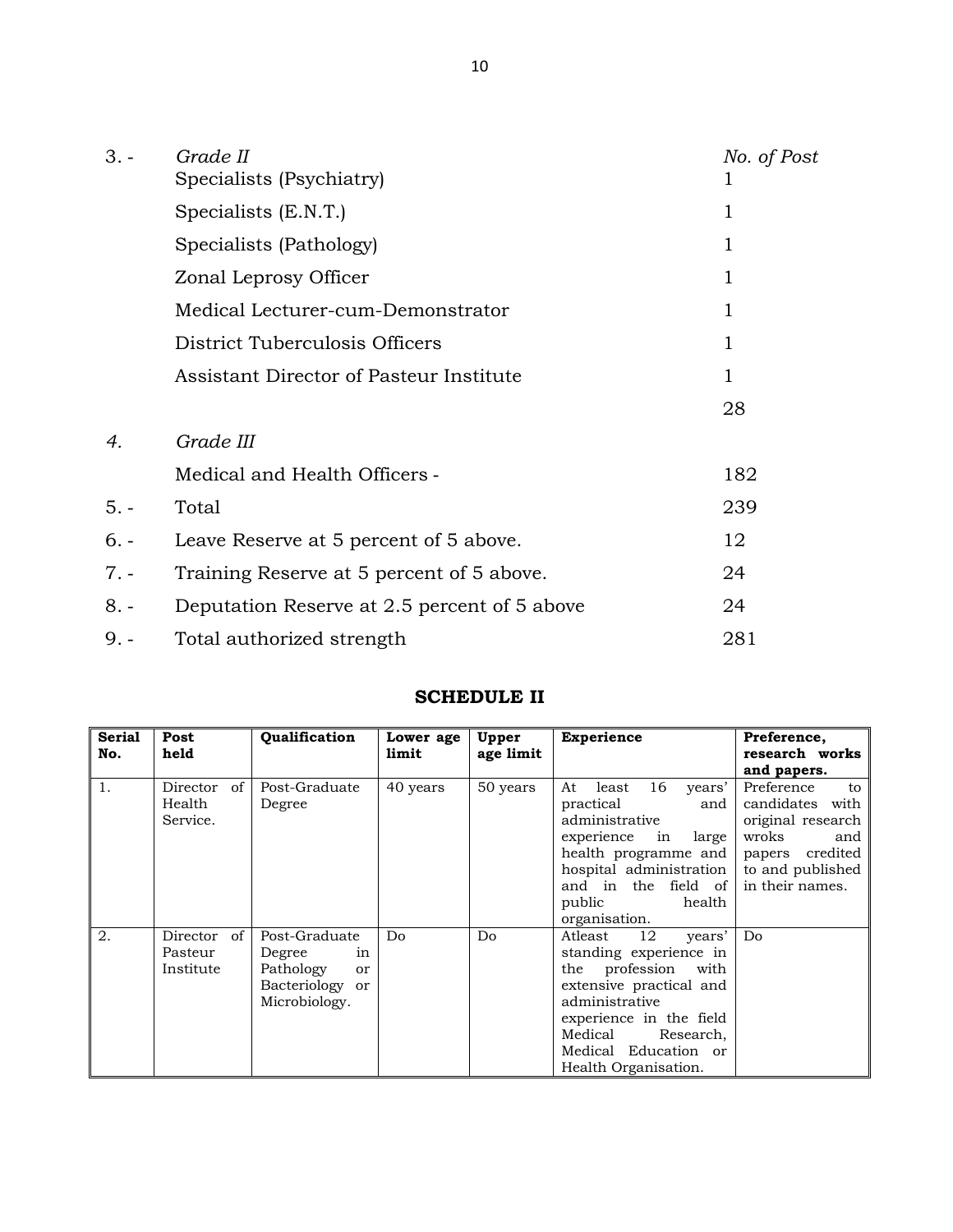| <b>Serial</b> | Post                                                                                                                         | Qualification                                                                                                                                                               | Lower        | Upper        | <b>Experience</b>                                                                                                                                                                                                                                             | Preference,                                                                                                                                 |
|---------------|------------------------------------------------------------------------------------------------------------------------------|-----------------------------------------------------------------------------------------------------------------------------------------------------------------------------|--------------|--------------|---------------------------------------------------------------------------------------------------------------------------------------------------------------------------------------------------------------------------------------------------------------|---------------------------------------------------------------------------------------------------------------------------------------------|
| No.           | held                                                                                                                         |                                                                                                                                                                             | age<br>limit | age<br>limit |                                                                                                                                                                                                                                                               | research<br>works<br>and                                                                                                                    |
|               |                                                                                                                              |                                                                                                                                                                             |              |              |                                                                                                                                                                                                                                                               | papers.                                                                                                                                     |
| 3.            | Additional<br>Director                                                                                                       | M.B.B.S.                                                                                                                                                                    | Do           | Do           | Do                                                                                                                                                                                                                                                            | Do                                                                                                                                          |
| 4.            | Joint Director of<br>Health<br>Services<br>(Genl)                                                                            | M.B.B.S.                                                                                                                                                                    | Do           | Do           | Do                                                                                                                                                                                                                                                            | Do                                                                                                                                          |
| 5.            | Joint Director of<br>Health<br><b>Services</b><br>(MCH and FW)                                                               | M.B.B.S.<br>with<br>Post-Graduate<br>degree/Diploma<br>in Public Health<br>Maternal<br>and<br>and Child Health<br>and<br>trained<br>under F.W. and<br>M.C.H.<br>programme.  | 40 years     | 50 years     | At least 12 years<br>standing experience<br>the<br>profession<br>in<br>with<br>extensive<br>practical<br>and<br>administrative<br>experience in<br>the<br>field<br>Medical<br>of<br>Research,<br>Medical<br>Education or Public<br>Health Organisation.       | Preference<br>to<br>candidates<br>with<br>original<br>research works<br>and<br>papers<br>credited to and<br>published<br>in<br>their names. |
| 6.            | Consultant                                                                                                                   | Post<br>Graduate<br>Degree<br>in<br>the<br>profession<br>relevant to<br>the<br>post                                                                                         | Do           | Do           | Do                                                                                                                                                                                                                                                            | Do                                                                                                                                          |
| 7.            | Deputy<br>Director<br>of<br>Pasteur<br>institute.                                                                            | Post-Graduate<br>degree<br>in<br>Pathology<br>or<br>Bacteriology<br>or<br>microbiology                                                                                      | 35 years     | 45 years     | least 6 years'<br>At<br>standing experience<br>the<br>profession<br>in<br>with<br>extensive<br>practical<br>and<br>administrative<br>experience<br>in<br>the<br>field<br>of<br>Medical<br>Medical<br>Research,<br>Education or Public<br>Health Organisation. | Do                                                                                                                                          |
| 8.            | Deputy<br>Director/District<br>Medical/<br>and<br>Health<br>Officer/Addl<br>Medical<br>District<br>Health<br>and<br>Officer. | M.B.B.S.                                                                                                                                                                    | Do           | Do           | Do                                                                                                                                                                                                                                                            | Do                                                                                                                                          |
| 9.            | Superintendents/<br>Additional<br>Superintendents<br>of<br>Hospitals/Senior<br>Specialists.                                  | Post-Graduate<br>Degree<br>in<br>the<br>profession<br>relevant to<br>the<br>post.                                                                                           | Do           | Do           | 6<br>years'<br>At least<br>practical<br>administrative<br>experience in large<br>health<br>programme<br>and<br>hospital<br>administration                                                                                                                     | Preference<br>to<br>candidates<br>with<br>original<br>research works<br>and<br>papers<br>credited to and<br>published<br>in<br>their names. |
| 10.           | Principal<br>Regional<br>Health<br>and Family and<br>Family<br>Welfare<br>Training Centre.                                   | M.B.S.S.<br>with<br>Post-Graduate<br>qualification<br>in<br>DPH/MPH/Dr.<br>PH/Ph.<br>D.<br>in<br>healthy<br>public<br>DMCW/DGO/MD<br>(Preventive<br>and<br>Social Medicine) | 45 years     | 50 years     | Experience in Public<br>Health<br>Administrative<br>and<br>Family<br>Welfare<br>Administration and<br>teaching for a period<br>of at least 10 years.                                                                                                          | Preference<br>to<br>candidates<br>with teaching<br>experience.                                                                              |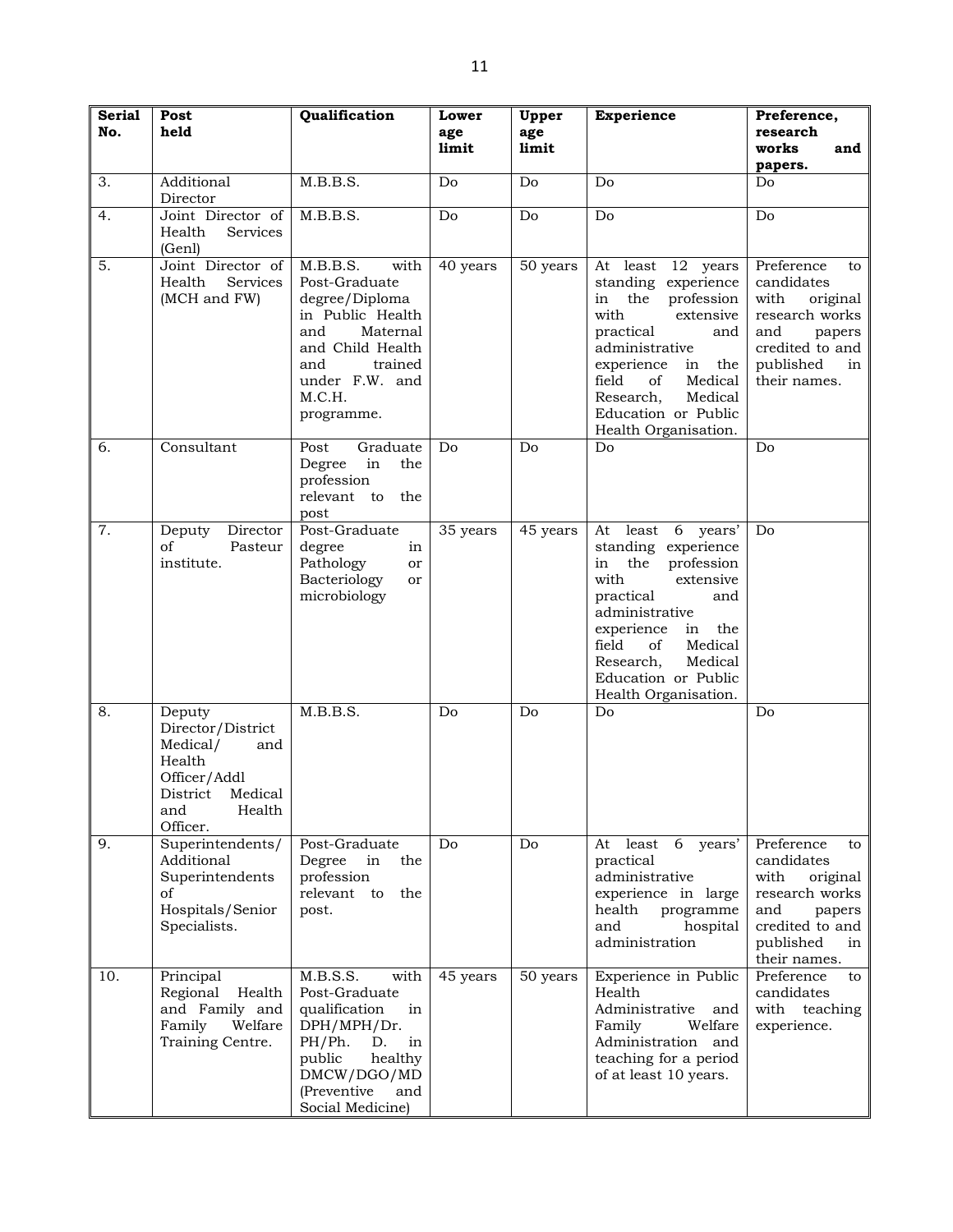| <b>Serial</b> | Post                                                  | Qualification                                                                 | Lower age      | Upper                                                              | <b>Experience</b>                                                                                                                                                                                                                                                                                                     | Preference,                                                                                                                                                                                                                                      |
|---------------|-------------------------------------------------------|-------------------------------------------------------------------------------|----------------|--------------------------------------------------------------------|-----------------------------------------------------------------------------------------------------------------------------------------------------------------------------------------------------------------------------------------------------------------------------------------------------------------------|--------------------------------------------------------------------------------------------------------------------------------------------------------------------------------------------------------------------------------------------------|
| No.           | held                                                  |                                                                               | limit          | age limit                                                          |                                                                                                                                                                                                                                                                                                                       | research works<br>and papers.                                                                                                                                                                                                                    |
| 11.           | Sub-<br>District<br>Medical<br>and Health<br>Officer. | M.B.B.S.                                                                      | 35 years       | 45 years                                                           | years'<br>least<br>$\overline{4}$<br>At<br>practical<br>and<br>administrative<br>experience<br>large<br>in<br>health programme and<br>hospital<br>administration.                                                                                                                                                     | Preference<br>to<br>candidates with<br>original research<br>works<br>and<br>papers credited.                                                                                                                                                     |
| 12.           | Specialists                                           | Post-Graduate<br>degree/Diploma<br>the profession<br>relevant to the<br>post. | D <sub>o</sub> | D <sub>0</sub>                                                     | years'<br>least<br>At.<br>$\overline{4}$<br>practical<br>and<br>administrative<br>experience<br>in<br>large<br>health programme and<br>hospital administrative<br>for Post-<br>Graduate<br>Degree holder and at<br>8<br>least<br>years,<br>experience<br>for Post-<br>Graduate<br>diploma<br>holder after graduation. | Do                                                                                                                                                                                                                                               |
| 13.           | Medical<br>and Health<br>Officer.                     | M.B.B.S.                                                                      | 23 years       | 29 years<br>relaxable<br>35<br>to<br>years for<br>P.G.D.<br>holder |                                                                                                                                                                                                                                                                                                                       | will<br>Preference<br>be<br>given<br>to<br>candidates<br>in<br>following<br>the<br>order<br>P.G.<br>(i)<br>Degree<br>(ii)<br>Practical<br>administrative<br>and profession<br>experience.<br>(iii)<br>Published<br>research works<br>and papers. |

**Conditions:-** *(i)* A candidate must be citizen of India.

*(ii)* No person shall be eligible for appointment to the service if he/she has more than one wife/husband living unless exempted by the Government on special grounds.

*(iii)* Canvassing in any form shall be construed as disqualification.

 **Note.-** The age limits as prescribed above shall be relaxed in case of candidate belonging to Scheduled Castes, Scheduled Tribes or any other category as laid down by order of Government from time to time.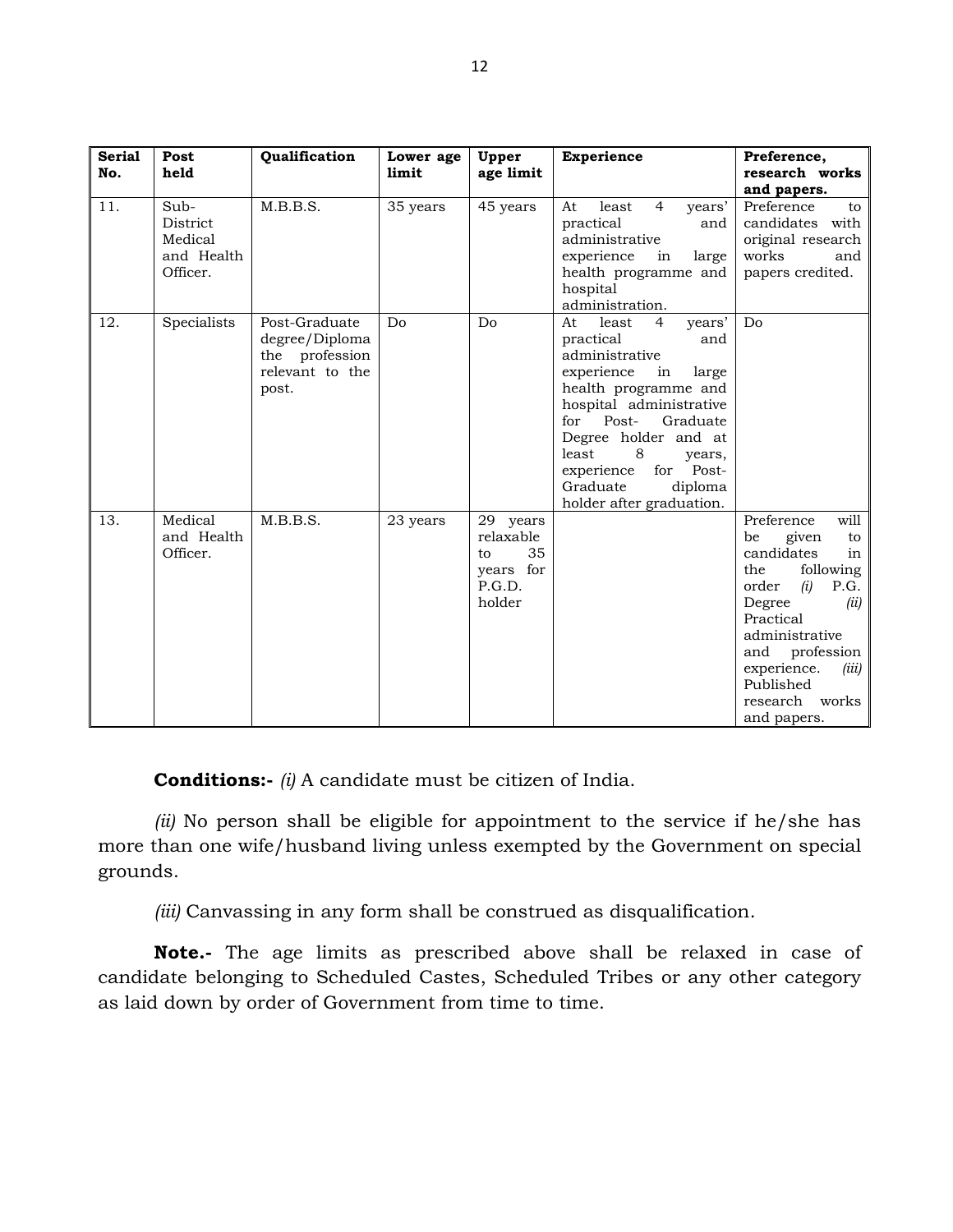#### **SCHEDULE III**

[Rule 18]

The scale of pay for the respective grades will be shown below:

#### **1.** �**Senior Grade**

Director of Health Services

 $(7. 1,800-85-2,14-)$ -EB-90-2,500) -

Director of Pasteur Institute

(`. 1,600-75-1,900-EB-80-2-300)

Additional Director of Health Services

(`. 1,600-75-1,900-EB-80-2,300)

Joint Director of Health Service/Consultant

 $({\overline{\mathfrak{c}}}, 1,400$ -65-1,725-EB-75-2,100) -

#### **2.** �**Grade I**

 $({\overline{\mathbf{z}}}, 1,200$ -60-1,620-EB-70-1,900)

#### 3. **Grade II**

 $(\mathbf{7.1}, 000 - 55 - 1330 - EB - 70 - 1,750)$ 

#### **4.** �**Grade III**

(`. 700-40-900-EB-40-1,100-EB-45-1,550)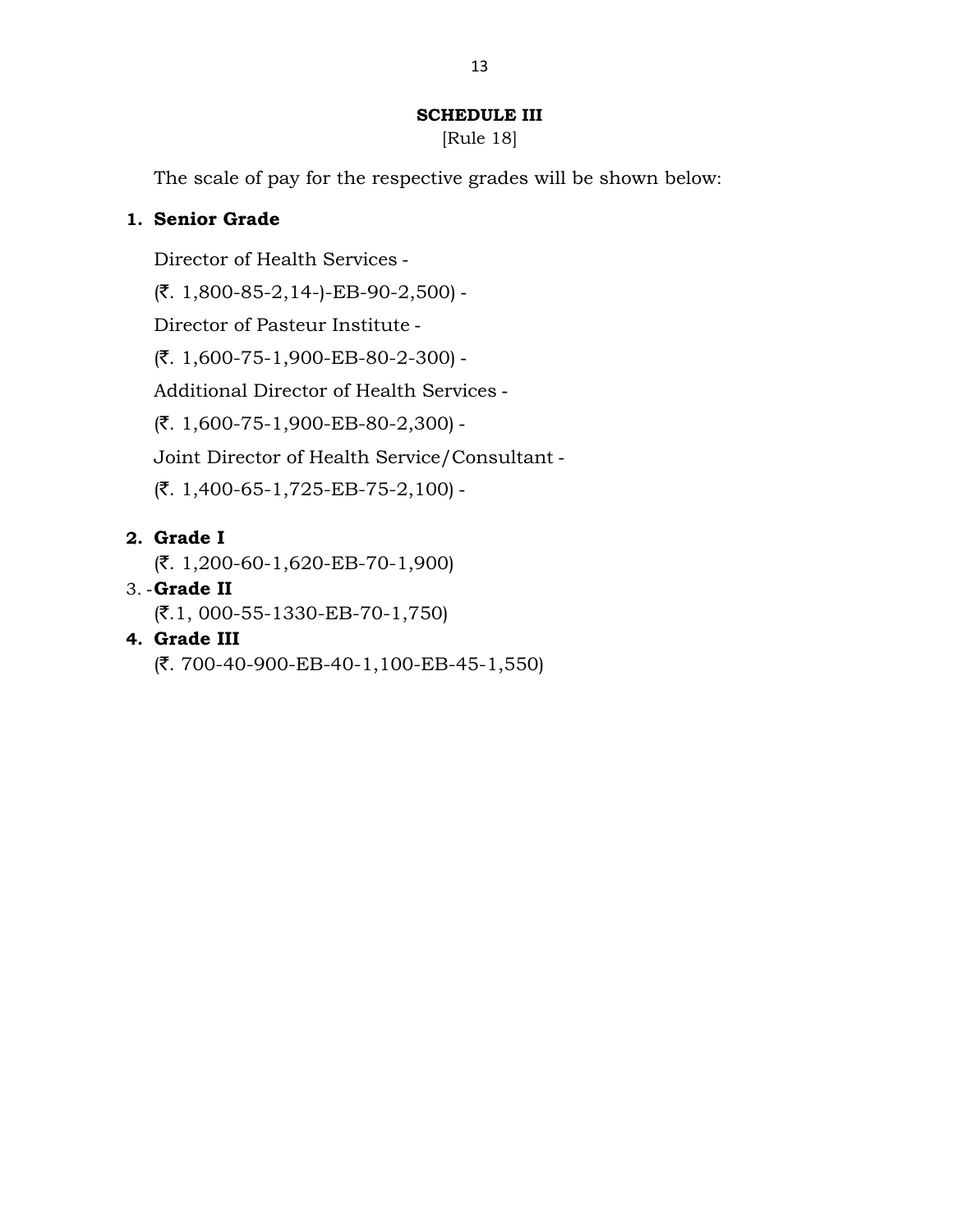# **THE MEGHALAYA HEALTH SERVICE RULES , 1990**

 **Notification No. Health 109/87/21, dated the 15th December 1990.-** In exercise of the powers conferred under the proviso to Art, 309 of the Constitution regulate the appointment and other conditions of service of persons appointed to of India, the Governor of Meghalaya is pleased to make the following rule, to the Meghalaya Health Service.

 **1. Short title and commencement. -** (1) These rules may be called the Meghalaya Health Service Rules, 1990.

(2) They shall come into force on the date of their notification in the official Gazette.

**2. Definitions.-** In these rules unless there is anything repugnant to the subject or context –

- *(a) 'Commission'* means the Meghalaya Public Service Commission;
- *(b) 'Committee'* means the Departmental Promotion Committee constituted under rule 10;
- *(c) 'Central Deputy Stream'* means the General Deputy Stream consisting of grades and posts as indicated under the corresponding heading in the Schedule;
- *(d) 'Common Posts'* means the posts included in the Senior grade as indicated under the corresponding heading in the Schedule;
- *(e) 'Government'* means the Government of the State of Meghalaya;
- *(f)* �*'Governor'* means the Governor of Meghalaya;
- *(g) 'Grade'* means a grade of the service;
- *(h) 'Member'* means a person appointed or deemed to have been appointed to posts in the service under these rules;
- *(i)* � *'Post-Graduate Degree'* means a Post-Graduate medical degree obtained after undergoing a course of two or more years of study recognised by the Medical Council of India.
- after undergoing a course of not less than one, but less than two years of *(j)* � *'Post Graduate Diploma'* means a Post-Graduate medical diploma obtained study and recognized by the Medical Council of India;
- *(k) 'Rules'* means the Meghalaya Health Service Rules, 1990;
- *(l)* � *'Schedule'* means the Schedule appended to these rule (3) of rule 11;
- *(m)'Select List'* means the List prepared by the Committee under sub-rule (3) of rule 11;
- *(n) 'Service'* means the Meghalaya Health Service;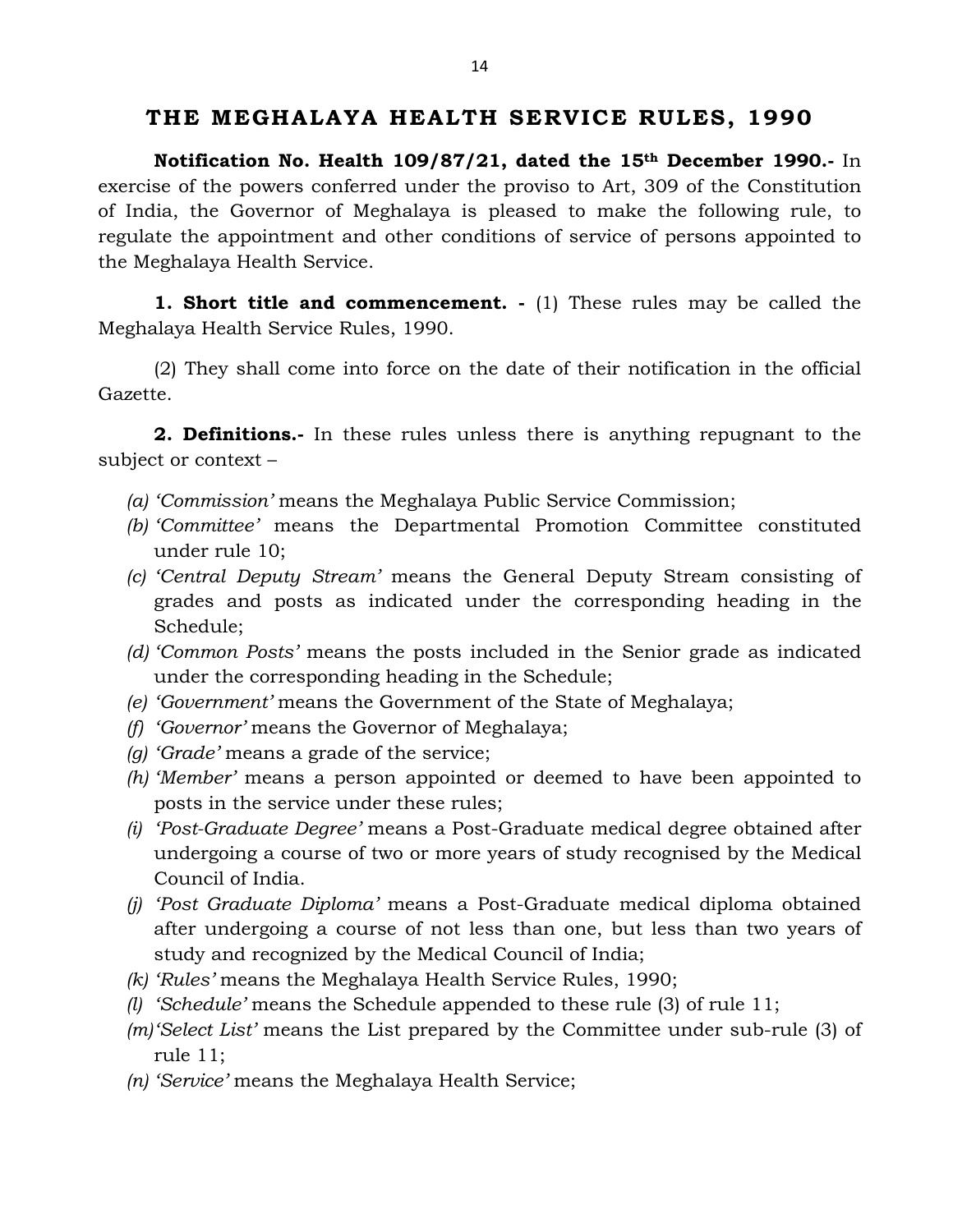- *(o) 'Specialist Stream'* �means the Specialist Stream consisting of grades and posts as indicated under the corresponding heading in the Schedule;
- *(p) 'Stream'* �means the General Duty Stream or the Specialist Stream, as the case may be and;
- *(q) 'year'* means a calendar year.

**3. Constitution of the service and statues of the members.-** (1) There shall be constituted a service to be known as the Meghalaya Health Service consisting of the following, namely:-

- Meghalaya in accordance with the provisions of Section 64 (1) of the *(a)* members of the Assam Health Service who are allocated to the State of North Eastern Areas (Re-organisation) Act, 1971;
- *(b)* persons appointed to different posts in the service by the Government of Meghalaya on the recommendation of the Assam Public Service Commission prior to 21st January, 1972;
- *(c)* persons appointed to different posts in the service on the recommendation of the Commission before the commencement of these rules;
- *(d)* persons appointed to posts in the service in accordance with the provisions of these rules; and
- or Central Government or Central Government and who have been *(e)* persons serving in connection with the affairs of other State Government brought over on deputation to, and permanently absorbed under Government of Meghalaya, before the commencement of these rules.
- (2) All members of the service shall of gazette status.
- **4. Composition of the Service.-** (1) The service shall comprise of
	- *(a)* Common Posts;
	- *(b)* General Duty Stream; and
	- *(c)* Specialist Stream, each consisting of grades and posts as indicated in the Schedule.

 shall form an independent cadre Members of the lower cadre shall have claim for (2) Each of the categories of posts in different grades in the respective steam appointment to the higher cadre except in accordance with the provisions made in these rules.

**5. Strength of the Service.-** (1) The Strength of the service shall be such as may be determined by the Governor from time to time.

 (2) At the commencement of these rules, the strength of the service shall be as indicated in the Schedule.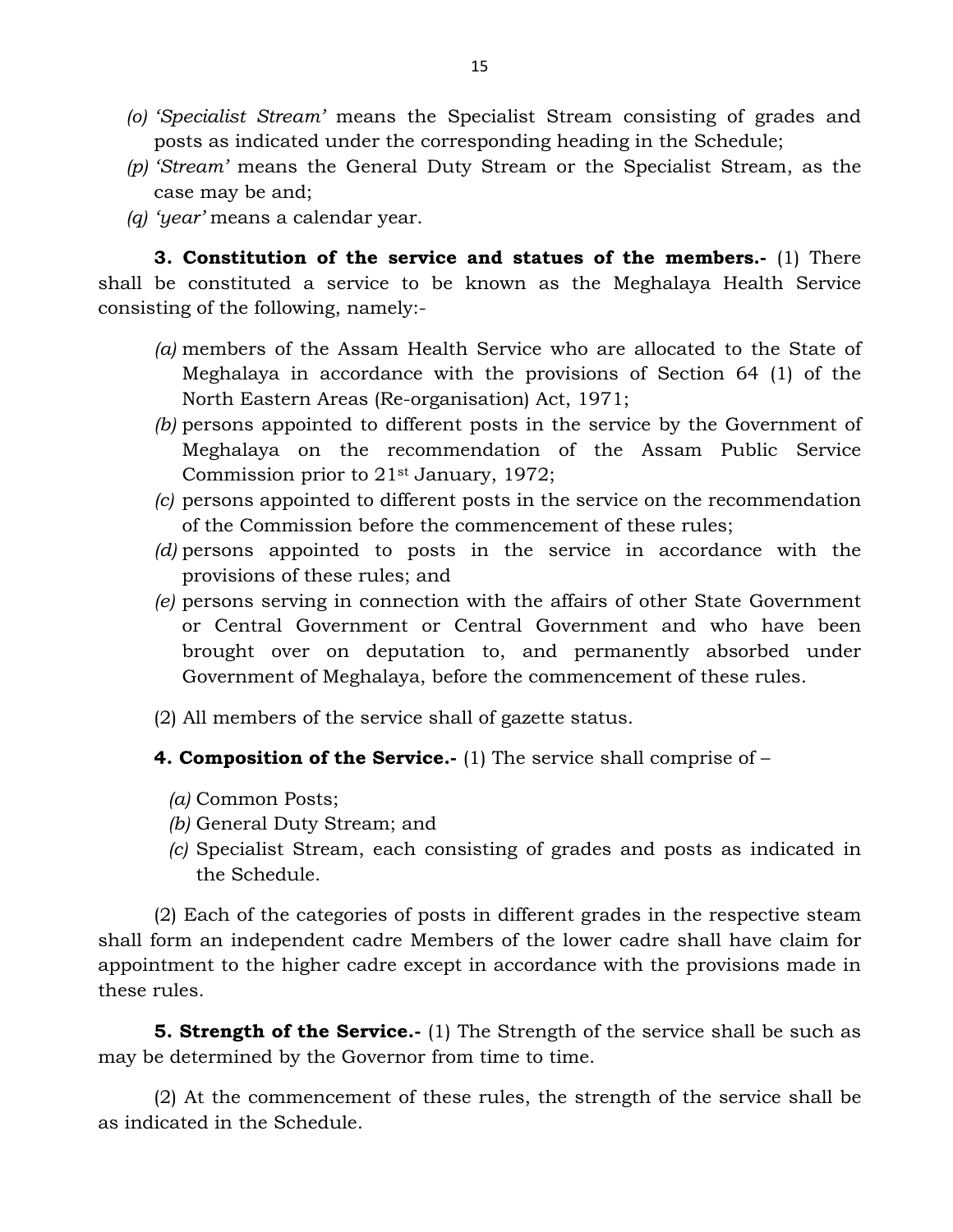**6. Appointment to the Service.-** (1) Except as provided under sub-rule (4) of rule 9, appointment to posts in the service shall be made only at the grade III level, by direct recruitment, conducted bi-annually by the Commission in accordance with the provisions of these rules.

(2) Appointment whether by direct recruitment or by promotion shall be made by the Governor and shall be published in the Official Gazette.

 made from time to time, in the orders of the name of the candidates appear in the (3) Subject to the provision of sub-rule (4) of rule 7, appointment shall be list prepared by the Commission under sub-rule (2) of rule 7, or the select lists prepared by the Committee under sub-rule (3) of rule 11.

 (4) A person shall joint within fifteen days from the date of receipt of the order of appointment, falling which, unless the Governor extends the period of joining, which period shall not exceed three months in all, the appointment shall be cancelled.

 **7. Direct recruitment at grade III level.-** (1) For recruitment at grade III level.

*(a)* the minimum qualification shall be:-

- *(i)* � for the post of Medical and Health Officer in the General Duty stream, a bachelor's degree in medicine and surgery (MBBS), recognized by the Medical Council of India; and
- *(ii)* � for the post of Junior Specialist in the Specialist Stream and Postgraduate degree of Postgraduate diploma; and
- *(b)* the respective age limits shall not be less than twenty-three and not more than twenty-nine years on the first day of the year the advertisement is made:

 Provided that the upper age limit shall be relaxable by 5 years in favour of candidates belonging to the Scheduled Castes and Scheduled Tribe communication.

Provided, further, that Government may, be general or special order, relax the age limits as it may deem fit from time to time.

 suitability for appointment to the service, and shall forward the list so prepared to (2) Vacancies occurring in Grade III, in any of the streams in any particular year, shall be intimated by Government to the Commission for recruiting suitable persons. The Commission shall prepare a list of such candidates who have qualified in a test, in order of merit, and in accordance with their general Government.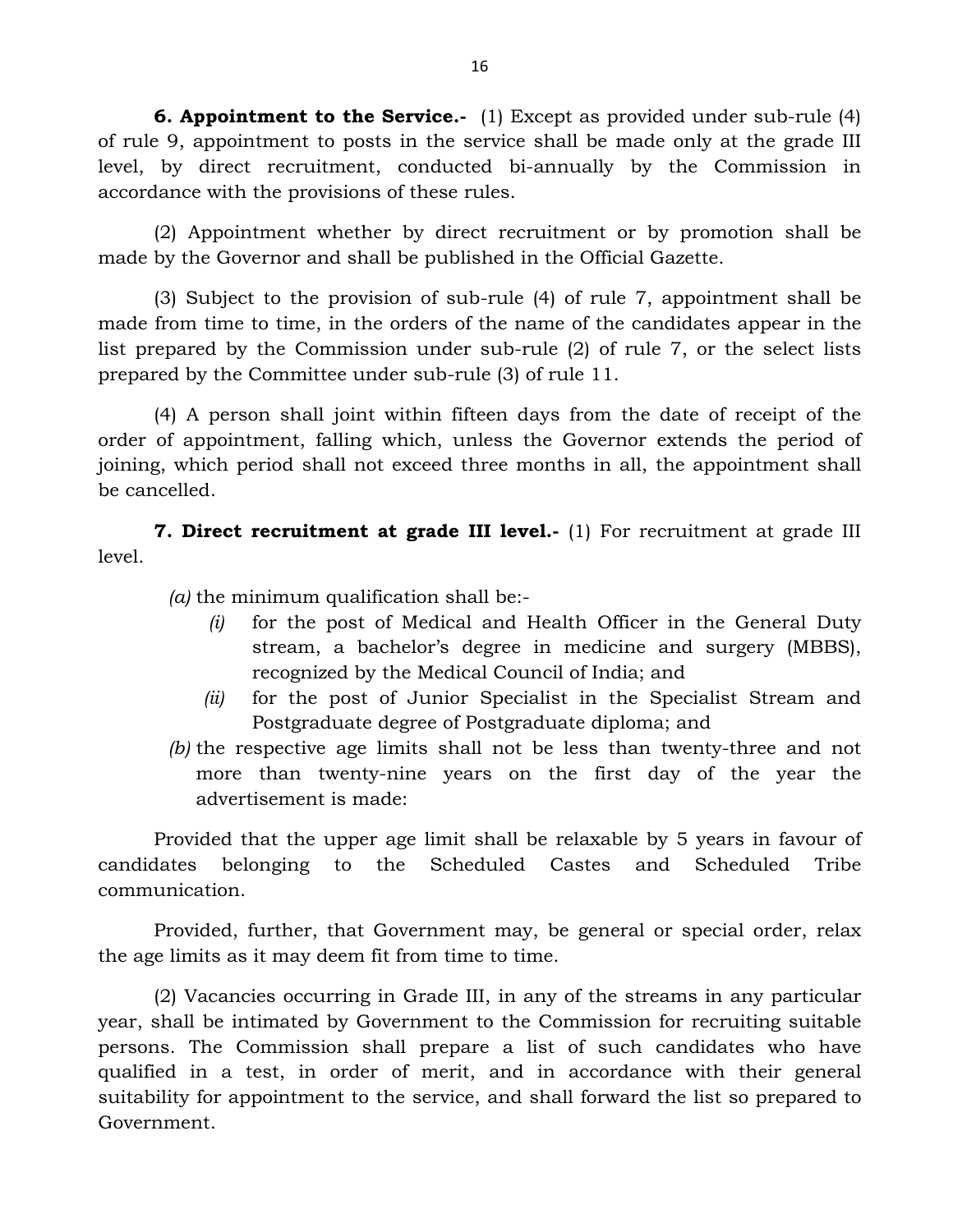(3) The inclusion of a candidates' name in the list prepared under sub-rule such enquiry as may be considered necessary, that the candidates is suitable in all (2) confers no fight to appointment unless the Governor is otherwise satisfied, after respects for appointment to the service.

 favour of candidates belonging to Scheduled Castes and Scheduled Tribes to the extend and subject to the conditions as Government may from time to time (4) Of the number of vacancies to be filled up, there shall be reservation in prescribe.

 **8. Disqualification for appointment to posts in the Service.-** (1) No may prescribe, is not found to be good mental or bodily health and free from any person shall be appointed who, after such medical examination as the Government physical defect or infirmity which may render him unfit in the discharge of his duties.

 (2) No person shall be appointed to any post in the service who has been convicted for any offence involving moral turpitude.

(3) No person who has more than one spouse living shall be eligible for appointment to posts in the service:

 Provided that the Governor may, if he is satisfied that there are special grounds for doing so, exempt any person from the operations of this sub-rule.

 (4) No person who attempts to enlist support for his candidature either directly or indirectly by any recommendations either written or oral or by any other means, shall be appointed to posts in the service.

 II of either stream shall be made by promotion from amongst the members belonging to Grade III of the respective stream and included in the selected list **9. Promotion to Grade II and above.**- (1) Appointment to any post in Grade. prepared under sub-rule (3) of rule 11;

 Provided that in the General Duty Stream no member shall be eligible for consideration for promotion under this sub-rule unless he has completed nine years of continuous in Grade III.

Provided, further, that in the Specialist Stream no member shall be eligible for promotion under this sub-rule unless he has completed-

> *(a)* in the case of member processing a Post Graduate Degree six years; and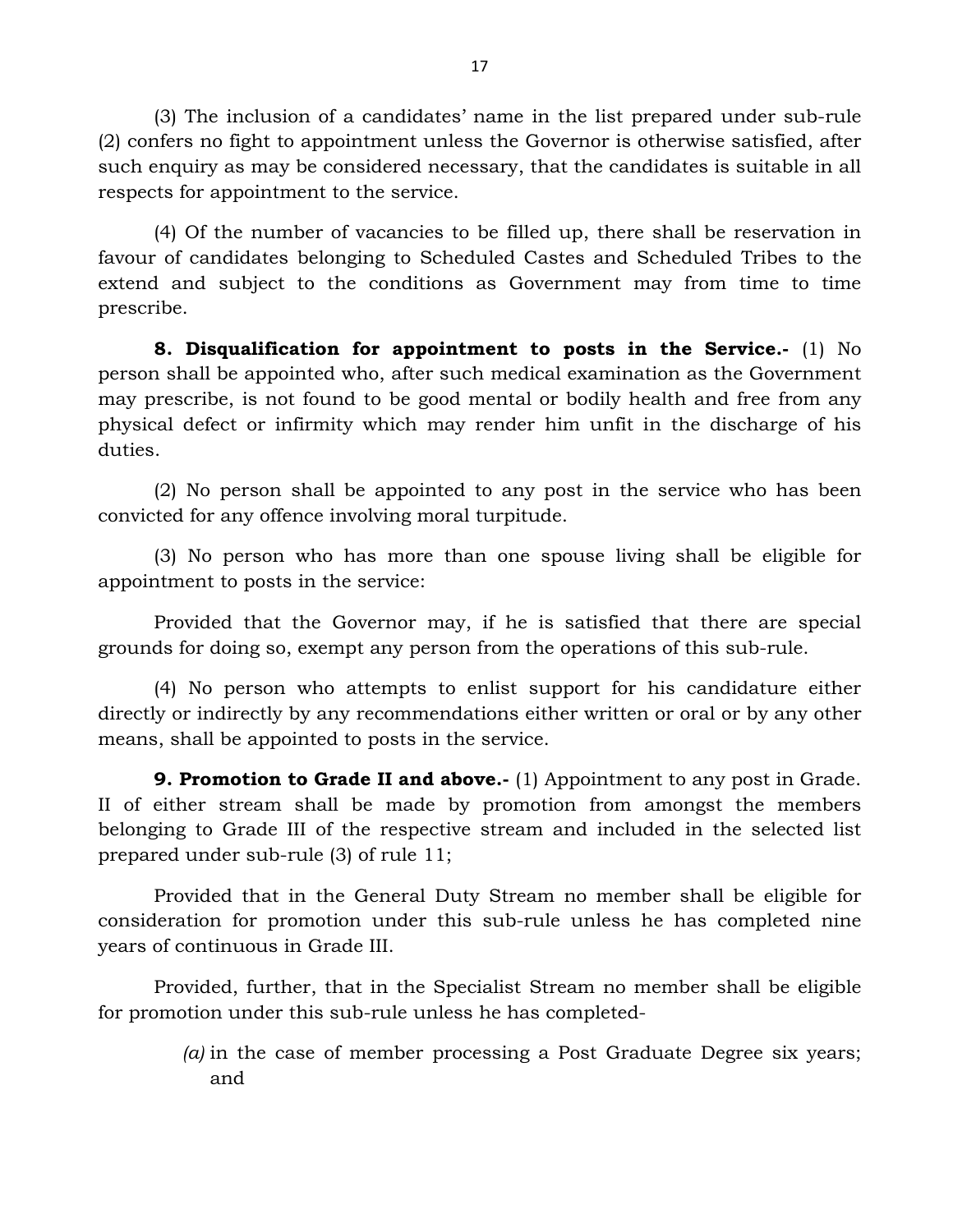*(b)* in the case of a members possessing a Postgraduate Diploma, eight years, of continuous service in Grade III.

 (2) In each stream of the service promotion from Grade III to Grade II shall be functional, that is, promotion shall depend on the total qualifying length on the continuous service and not on availability of posts.

 (3) Appointment to any post in the Grade I of each stream shall be made by promotion from amongst the members belonging to Grade II of the respective stream and included in the select list prepared under sub-rule (3) or rule 1:

 Provided that in the General Duty Stream no members shall be eligible for consideration for promotion under this sub-rule unless he has completed a total eighteen years of continuous service in Grade III and Grade II taken together, of which, a minimum period of two years should be in Grade II:

 Provided further, that in the Specialist Stream no member shall be eligible for consideration for promotion under this sub-rule unless he has completed-

- *(a)* in the case of a member possessing a Postgraduate Degree, fifteen) years; and
- *(b)* in the case of a member possessing a Postgraduate Diploma seventeen years of continuous service in Grade III and Grade II taken together.

 A minimum period of two years should be in Grade II for each of these categories.

 rules have completed eighteen years of continuous service in Grades II and III Provided, further that notwithstanding anything contained in the proviso above, m for members of the service, who, on the date of Commencement of these taken together, the minimum required period of service in Grade II would be one year.

 (4) Notwithstanding anything provided (3) Government may in exceptional cases and for good and sufficient reasons and purpose to be recorded in writing, make appointment of persons of such age and possessing such qualifications and experience as it may think fit to prescribe from time to time, to the post of Senior Specialist in the Grade I of the Specialist Stream, by direct recruitment through the Commission but the persons so appointed shall not be encadred in service.

 (1) or sub-rule (3) unless he has done a minimum period of rural service in place (5) No member of service, either of the General Duty Stream or of the Specialist Stream, shall be eligible for consideration for promotion under sub-rule as may be specified by the Government from time to time.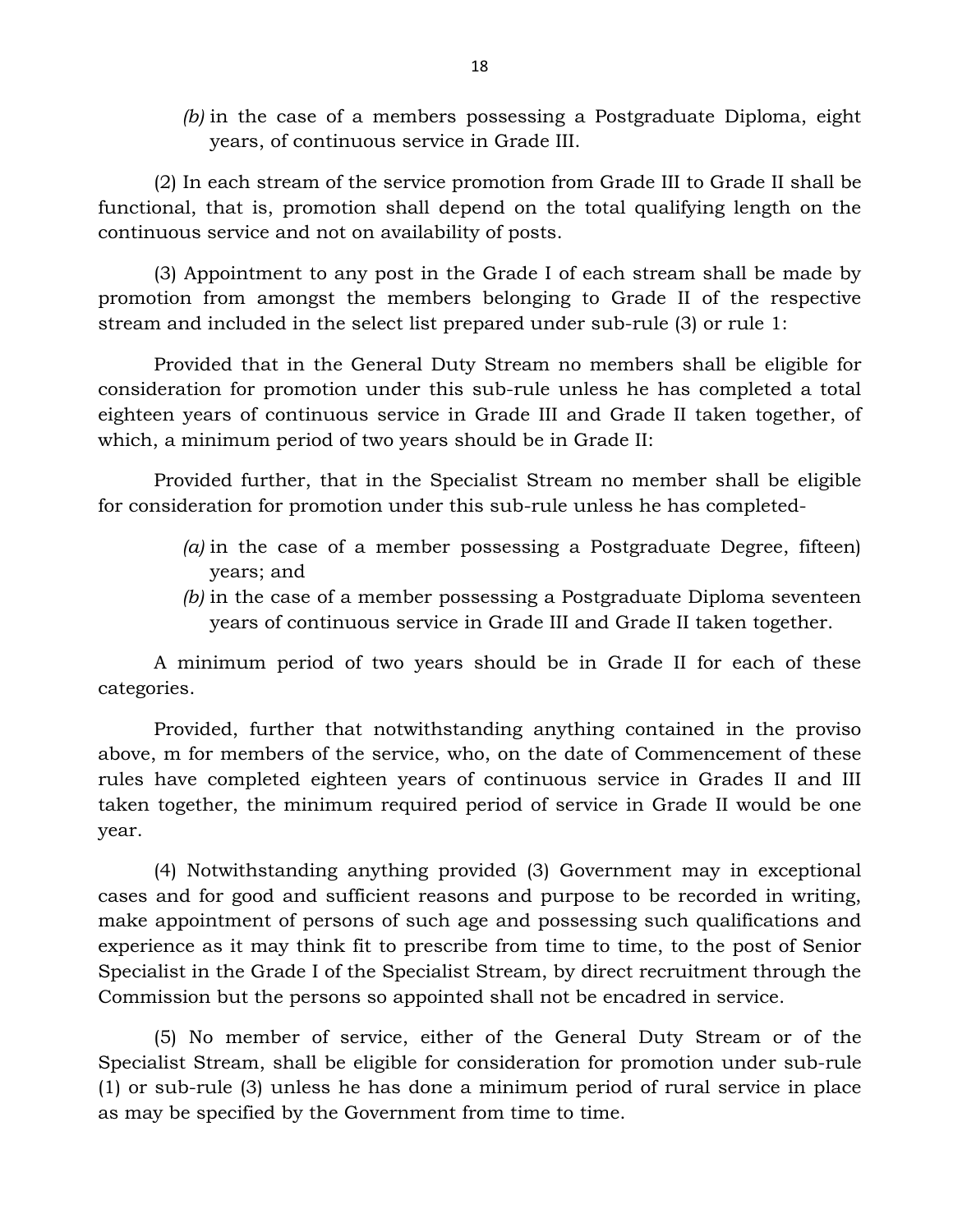shall be made by promotion from amongst the members holding the posts of the Additional Directors of Health Service and Director of Pasteur Institute and having a minimum total period of two years of regular service in any such post or posts taken together, failing which it shall be made from amongst the members holding Superintendents of Hospitals and State Tuberculosis Officer having a minimum (6) Appointment to the post of Director of Health Services in the Senior Grade post of Joint Directors of Health Services, Joint Director of Pasteur Institute, total period of four years of continuous service in any such post or posts taken together.

 (7) Appointment to the post of Additional Director of Health Services or Director of Pasteur Institute in senior grade shall be made by promotion from Officer and having a minimum total period of three years of continuous service in amongst the member holding the post of Joint Director of Health Services, Joint Director of Pasteur Institute, Superintendent of Hospitals and State Tuberculosis any such post or posts taken together.

 senior grade shall be made by promotion from amongst members holding posts in Grade I of either stream and having a minimum total period of four years (8) Appointment to the post of Joint of Health Services, Joint Director of Pasteur Institute, Superintendent of Hospital or State Tuberculosis Officer in the continuous in that Grade.

10. **Departmental Promotion Committee.-** (1) For the purpose of making promotions under these rules there shall be a Departmental Promotion Committee consisting of the following, namely:-

#### **Chairman-**

*(a)* Chief Secretary ;

#### **Member Secretary-**

*(b)* Special Secretary/Secretary in the Health and Family Welfare Department.

#### **Members-**

- *(c)* Special Secretary / Secretary in the Personal Department.
- *(d)* Special Secretary/Secretary in the Finance Department and
- *(e)* Director(s) of Health Services.

(2) If necessary Government may co-opt an expert as member of the Committee.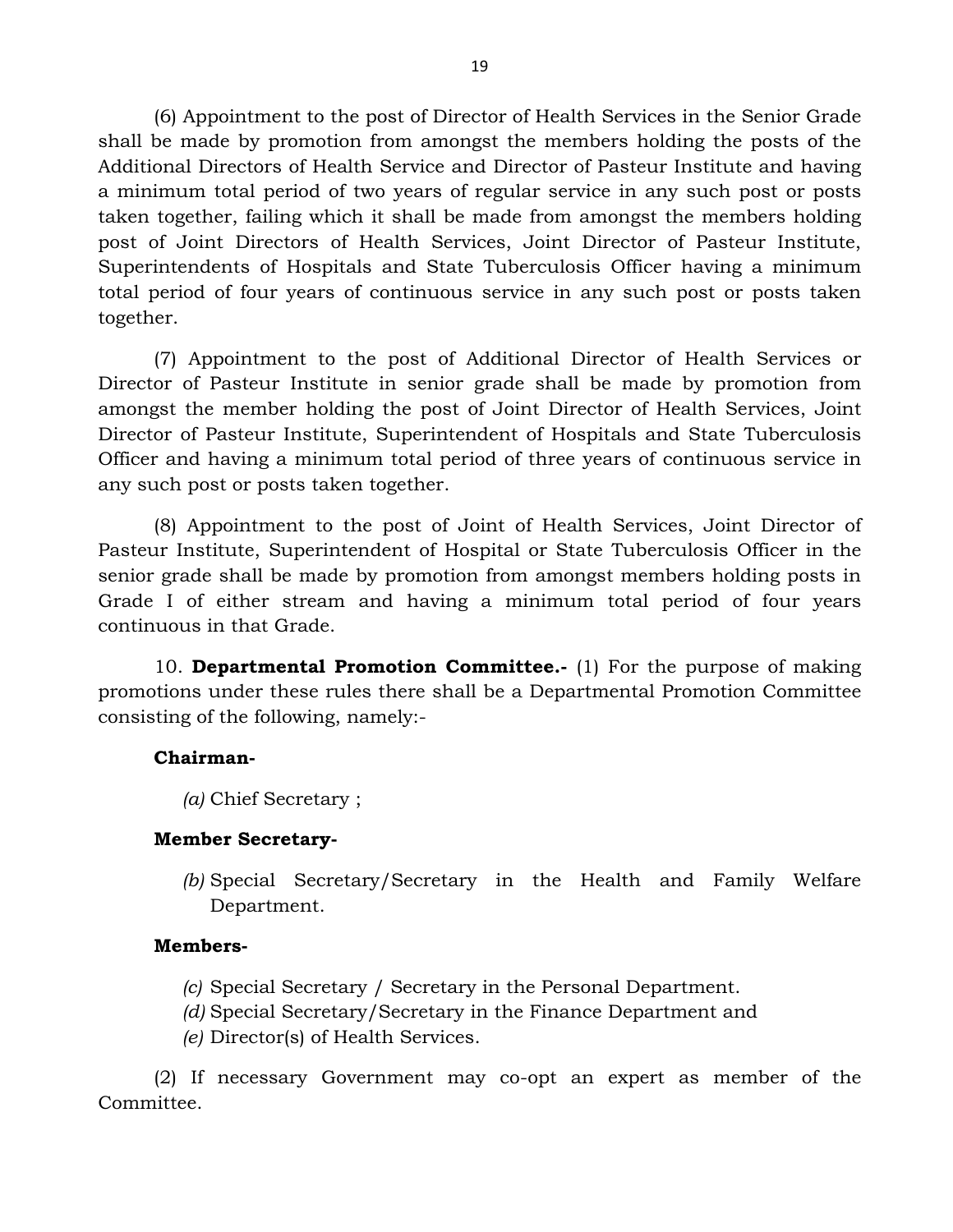**11. Preparation of Select List.**- (1) If in any year a vacancy is likely in the the Committee to prepare select lists for promotion to those grades and shall senior grade or Grade I of either stream, Government shall, at the beginning of the year, refer to the Committee the appropriate number of such vacancies to enable furnish the Committee with the following documents' namely:-

- *(a)* for vacancy in the post of the Director of Health Services, Additional Director of Health Services or Director of Pasteur Institute in the senior grade, a list of members holding lower posts in that grade drawn up in order of relative seniority;
- *(b)* for vacancy in the of Joint Director of Health Services, Joint Director of belonging to grade 1 of both the stream drawn up in order of their Pasteur Institute, Superintendent of Hospitals and State Tuberculosis Officer in the senior grade, a combined seniority list of members relative seniority in the respective stream;
- *(c)* For vacancies in Grade I of each stream a list of members in the Grade II of the respective stream drawn up in the order of relative seniority.
- *(d)* The character rolls and service records of members included in the lists furnished under clause (a), (b) and (c); and
- *(e)* Any other documents or information consider necessary by the Government or by the Committee.

(2) The names to be furnished under sub-rule (1) shall, as far as possible, be approximately three times the number of vacancies likely to occur.

 based on seniority with due regard to individual merit and suitability of the (3) The committee, after examining the character rolls, service records and other documents in respect of the members concerned, shall prepare select lists members for promotion and forward the same to Government.

 (4) The names of the person in the select list prepared under-sub-rule (3) shall be placed in the order of preference for promotion. Where a junior member is selected in preference to his seniors the committee shall record the reasons for doing so.

 (5) For promotion to grade II of either stream, Government shall at the beginning of the years, refer to the committee the list of members in order of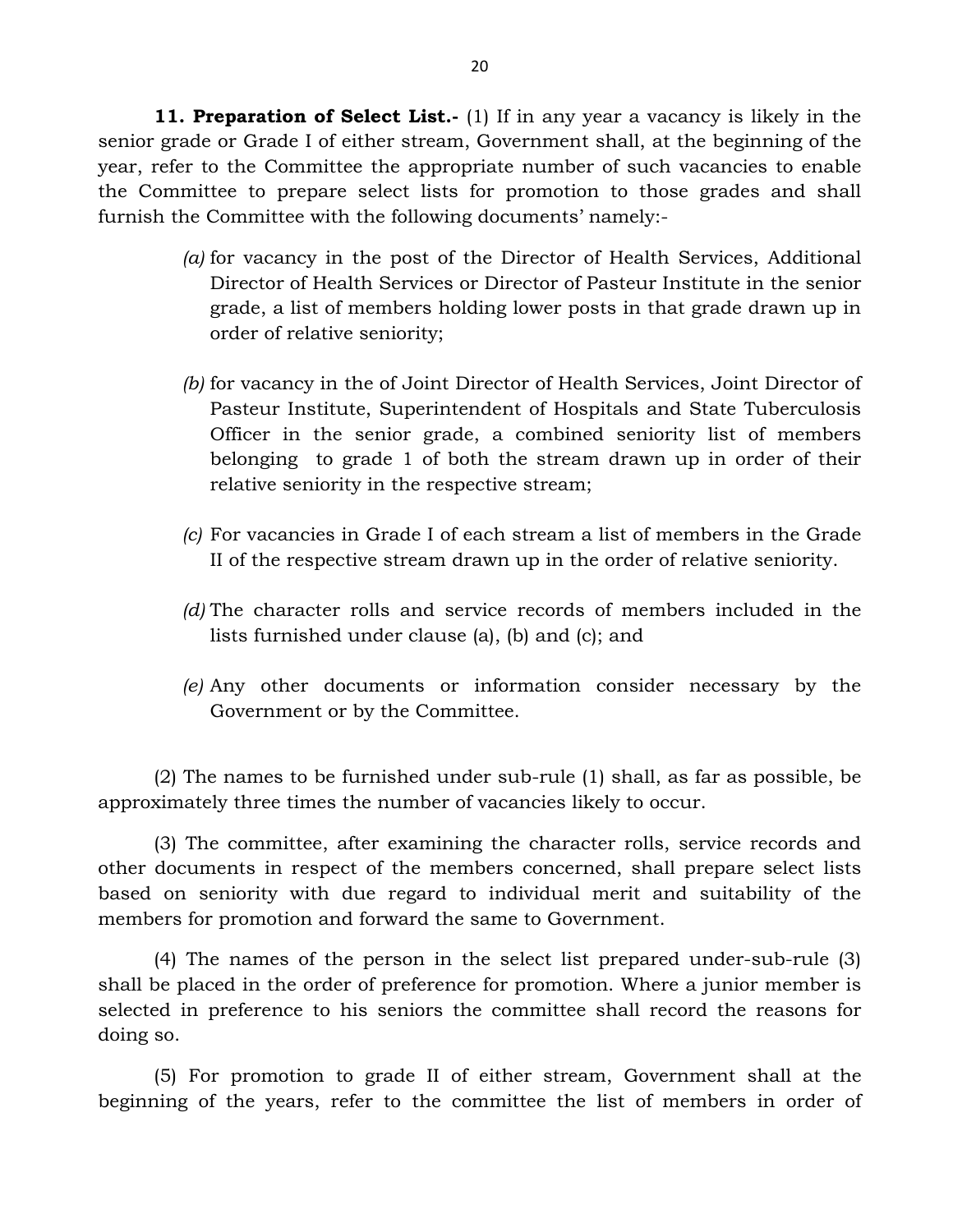qualifying length of service as specified for the provisos to sub-rule (1) of rule 9, along with the character rolls, service records and other documents or information for promotion to grade II of the respective streams. The names recommended for promotion under this sub-rule shall be placed in the order of preference and where a junior member is recommended in preference to his seniors, the committee shall seniority in the grade III of the respective streams, who have completed the as may be considered by the Government or by the committee. The committee shall, after examining the character rolls, service records and other documents of the members concerned, make its recommendation to Government or by the committee. The committee shall, after examining the character rolls, service records and other documents of the members concerned, make its recommendation to Government as to the suitability to otherwise of the members record the reasons for doing so.

**12. Validity of Select Lists.-** (1) The select lists shall ordinarily be in force until it is reviewed of revised:

 Provided that in the event of any grave lapse in the conduct or performance of duties on the part of any person included in a select list, the Governor may if he thinks fit, remove the name of such person from the select list in consultation with the commission.

(2) The Committee shall meet once a year to review the select list.

 **13. Training.-** A member of the service may be required to undergo such training and pass such departmental examinations as may be prescribed by Government from time to time.

 from the post in service if – **14. Discharge or Reversion.-** A probationer shall be liable to be discharged

- *(a)* he fails to profitable use of the opportunity given during any training or render satisfactory service to the Government; or
- *(b)* it is found on subsequent verification that he was initially not qualified for appointment to the service, or that he had furnished for appointment to the service, or that he had furnished false or incorrect information with regard to his appointment.

 **15. Seniority.-** (1) In any grade, the *inter-se seniority* of the member who January, 1972 and who were allocated to the State of Meghalaya in accordance with the provisions of section 64 (1) of the North Eastern Area (Re-organisation) belonged originally to and appointed by the Government of Assam before the 21st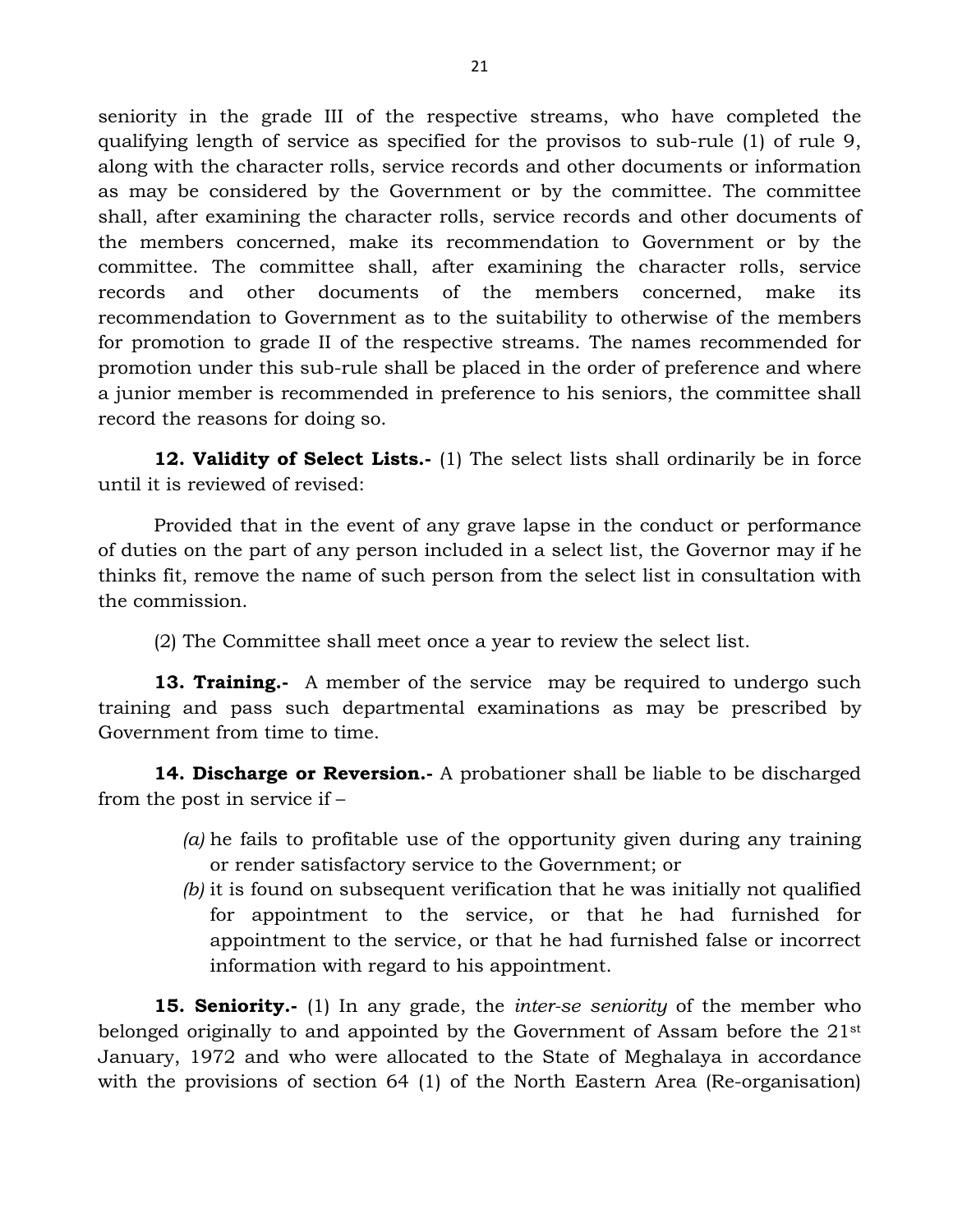Act. 1971 shall be as it was under the Government of Assam immediately prior to their allocation to the State of Meghalaya.

 (2) Notwithstanding anything contained is sub-rule (1) in any grade, the between the 2<sup>nd</sup> April,, 1970 and the 20<sup>th</sup> January, 1972 (both days inclusive) vis*inter-se seniority* of members appointed by the Government of Meghalaya on the recommendation of the Assam Public Service Commission during the period à-vis those appointed by the government of Assam under the same recommendation, shall be determined according to the dates the persons first joined the posts under the Government.

 these rules shall be in the order their name appear in the list prepared or approved by the commission for the purpose of such appointment or promotion, as the case may be, and such members shall be junior to the members mentioned in sub-rules (3) The *inter-se seniority* of members appointed either by direct recruitment or by promotion on or after the 21st century, 1972 but before the commencement of (1) and (2) in their respective grades.

 of the members appointed to different grades after the commencement of these commission under sub-rule (2) of rule 7 or in the select lists prepared by the (4) Subject to the provisions of sub-rules (1), (2) and (3) the *inter-se seniority*  rules shall be in the order in which their names appear in the list prepared by the Committee under sub-rule 3 or sub-rule (5) or rule 11, as the case may be.

 commencement of these rules shall be determined with effect from the date such persons started serving continuously as such deputations and will rank junior to (5) In any grade, the seniority of persons brought over on deputation from the Central Government or from any other State Government and subsequently absorbed permanently under the Government of Meghalaya, before or after the the junior-most person in position in the particular grade at that particular time:

 Provided that the inter-se seniority of the persons brought from the Central Government or from other State Government on deputation shall, amongst themselves, be as it was under those Governments.

 has failure to qualify for such confirmation he shall lose his seniority *vis-à-vis* his juniors who may have been confirmed earlier than him. His original position shall (6) If the confirmation of any member in any grade is delayed on account of however, be restored on his subsequent confirmation.

 (7) The seniority of the members in each steam shall be determined separately and for those in the Specialist Stream the notional seniority provided in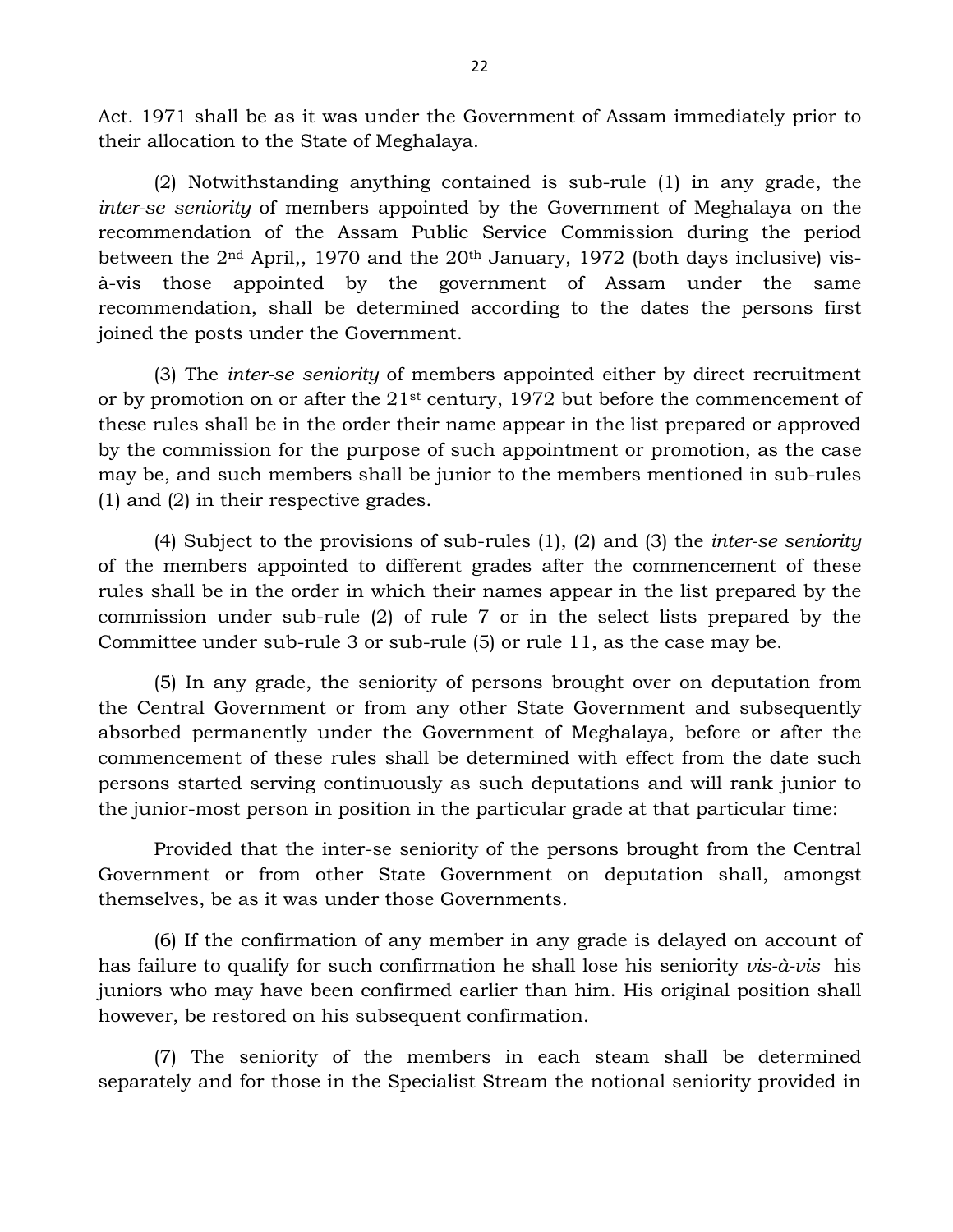sub-rule (2) of rule 20 shall be taken into account in determining their seniority from time to time.

 seniority of the existing members in any grade of the Streams shall be determined (8) With effect from the ate of commencement of these rules the *inter-se*  in the order of their relative seniority as it stood immediately before the commencement.

 *Explanation.- '*existing members' mean members who have been appointed before the commencement of these rules and who are encadred in the Specialist Stream or the General duty Stream, as the case may be, under the provisions of these rules.

**16. Probation.-** A member appointed on or before the commencement of these rules shall be on probation for a period of two years;

 Provided that the period of probation may, for good and sufficient reasons be extended by the Governor for any further period not exceeding two years.

 Provided, further, that in the case of any member appointed before the commencement of these rules any period during which he has been continuously officiating in a post falling in the same grade may be counted towards the period of probation.

**17. Confirmation.**- (1) Confirmation of a member of the service appointed by promotion shall be made according to his seniority in the respective cadre subject to the following conditions:-

- *(a)* that he has served not less than one year in the post in which he is to be confirmed.
- *(b)* that his performance is satisfactory (to be judged on the basis of annual Confidential Reports and other relevant records).
- *(c)* that there is no departmental proceeding/Vigilance enquiry against him.
- *(d)* Subject to availability of vacancy and that no officer holds a lien on it .

 (2) Confirmation of a probationer shall be made according to his seniority in that particular cadre subject to the following conditions-

- *(a)* that he has completed the period of probation to the satisfaction of the Appointing Authority.
- *(b)* that he is considered otherwise fit for confirmation by the Appointing Authority.
- *(c)* subject to availability of vacancy.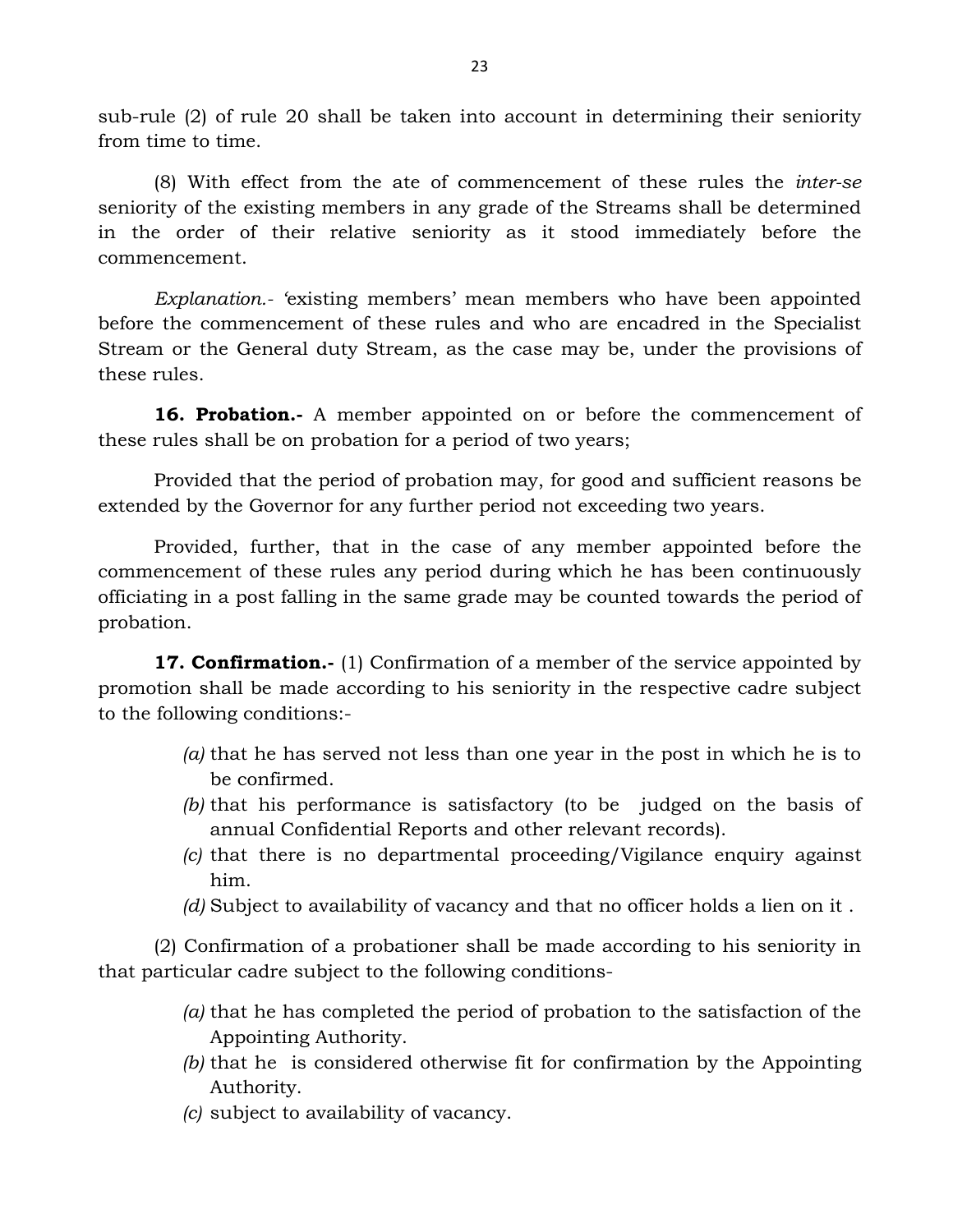Provided that where a person is not given opportunity to undergo the person shall when called upon by the Appointing Authority and opportunity given, successfully undergo the said training, failing which he shall be liable to removal prescribed training during the period of probation, his confirmation shall not be held up for reasons of not successfully undergoing the said training but such from Service unless the Appointing Authority allow his other chance:

 Provided further that, the Appointing Authority, may, for good and sufficient reasons, exempt a member of the Service from passing any one or more of the prescribed Training and confirm him in the respective cadre of the Service.

 **18. Gradation List.-** These shall be prepared and published every year in drawn up in the order of seniority and containing particulars relating to date of birth , of appointment to the service and such other details as may be relevant to respect of each stream a Gradation List consisting variety names of all members the service career of the member.

 **19. Time scale of pay.-** The time scale of pay admissible to the members shall be as shown in the Schedule subject to revision by Government from time to time.

 Members of the service acquiring additional qualifications while continuing in services would be entitled to advance increments as indicated below:-

- *(a)* MBBS Degree Holders acquiring Postgraduate Diploma 3 increments.
- *(b)* MBBS, Degree Holders acquiring Postgraduate Degree 3 increments.
- *(c)* Postgraduate Diploma Holders acquiring postgraduate Degree 2 increments in addition to (a) above.
- *(d)* Postgraduate Holders acquiring D.M/equivalent-3 increments in additional to (b) above.

 **20. Allocation and Movements between to streams of the Service.-** (1) All members appointed before the commencement of these rules, shall within three corresponding grade of either the Specialist Stream or the General Duty Stream, failing which they shall be deemed to have opted for the General Duty Stream, months of their commencement exercise an option for allocation to the Option once exercised shall be final:

 Provided that no member not Possessing Postgraduate Degree or Postgraduate Diploma at the commencement of these rules be eligible to opt for the Specialist Stream under sub-rule (1).

 (2) After the commencement of these rules a member for the General Duty Stream, on obtaining a postgraduate degree or Postgraduate Degree diploma may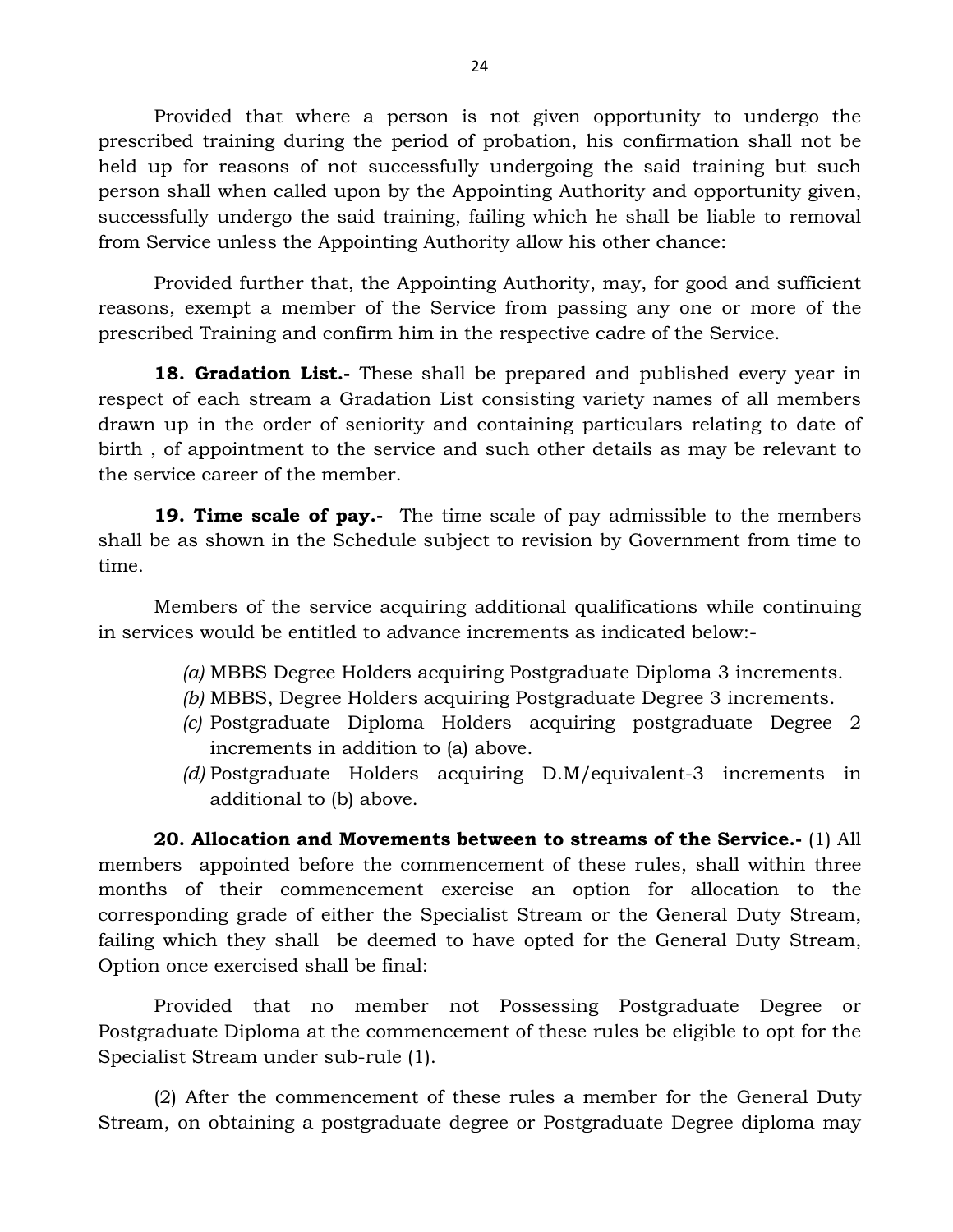make an option within a period of one year from the date of obtaining such a Degree of Diploma as the case may be, for allocation to the Specialist Stream. The inter-se seniority of the member so encadred shall below the junior most member of the Specialist Stream of corresponding year of appointment to the service.

 Specialist Stream may discharge the duties and function attached to a post in the (3) Notwithstanding anything contained in these rules, a member of the corresponding grade of the General Duty Stream.

 **21. Others conditions of Service.-** Except as provided in these rules, all matters relating to pay and allowances, increments, leave, pension discipline and other conditions of service shall be governed by the general rules and orders made by the Government from time to time.

 **22. Power of the Governor to dispense with or relax any rule.-** The these rules, to such extent and subject to such conditions as he may consider necessary, for dealing with the case in a just and equitable manner or for meeting Governor, if he is satisfied that operation of any of the provisions of these rules causes undue hardship in any particular case or cases, or result in any particular post or posts being left unfilled for want of persons possessing the qualifications as specified under these rules, may dispense with or relax the requirement of any of the exigencies in public interest:

 Provided that the case of any person shall not be dealt with in any manner less favourable to him than that provided under these rules.

 Department, with the approval of the Personnel and A.R. Department, shall be **23. Interpretation.-** If any question arises relating to the interpretation of these rules, the decision of the Government in the Health and Family Welfare final.

 **24. Repeal and Savings.-** The Meghalaya Health Service Rules, 1982, the orders or notifications corresponding to and in force immediately before the commencement of these rules are hereby repealed;

 Provided that all orders made or actions taken under the rules, orders or notifications so repealed shall be deemed to have been validly made or taken under the corresponding provisions of these rules.